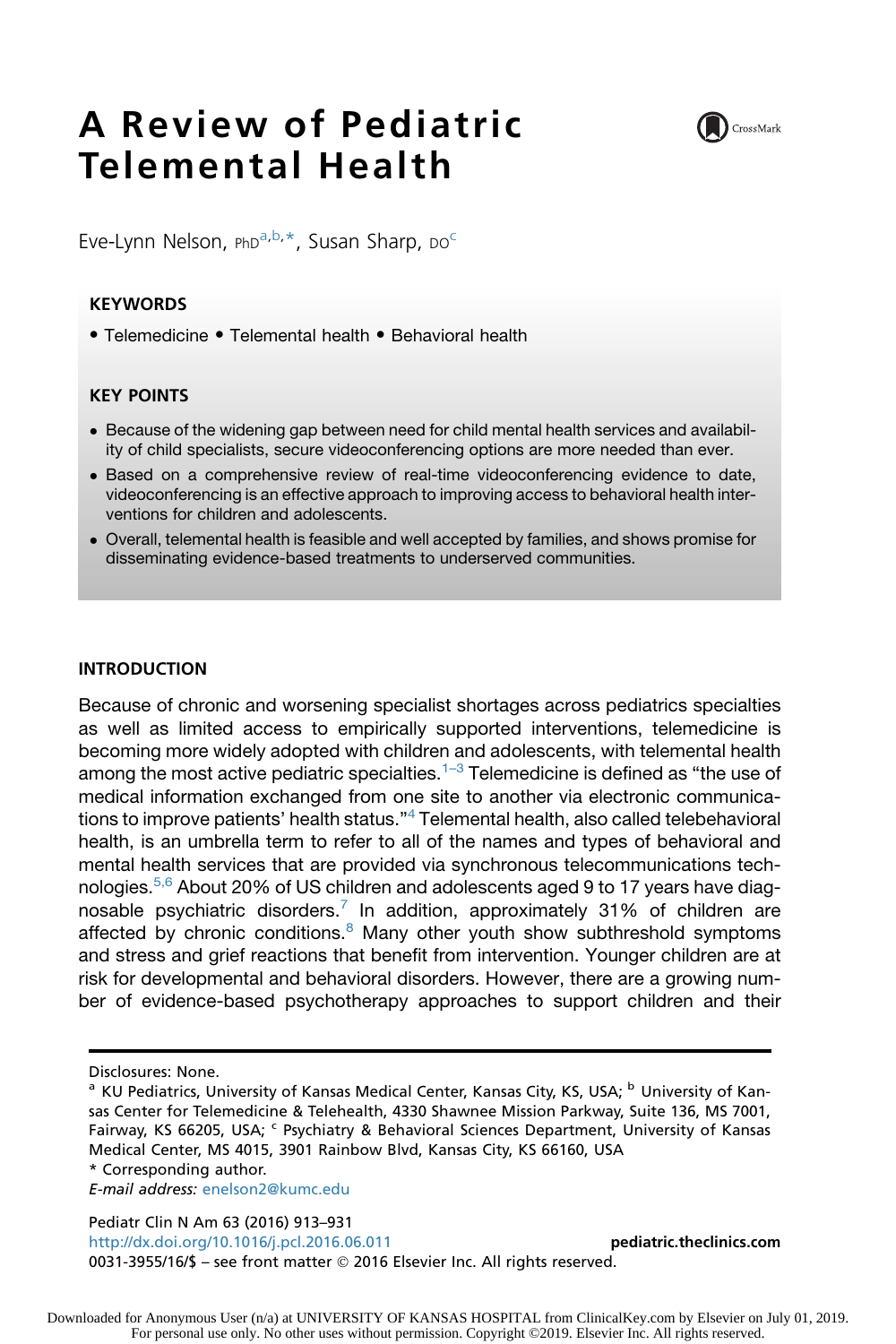families in coping with the range of psychiatric presentations,  $9-11$  as well as pediatric psychology approaches for supporting children with acute and chronic medical con-ditions and their families.<sup>[12](#page-14-0)</sup>

However, the supply of child behavioral health specialists trained in the latest clinical advances is very small, with demand far outpacing supply across child and adolescent psychiatrists,  $13-15$  child and adolescent therapists and other specialists,  $16-19$  and developmental medicine. Thus, most children with behavioral health concerns do not receive any therapy, let alone evidence-based treatments delivered by behavioral health specialists.<sup>[20](#page-14-0)</sup> The rationale for telemental health is to bridge the gap between supply and demand, particularly in rural and other underserved communities that face declining economies, poor access to mental health insurance, and limited transportation options. $2^{1,22}$  Telemental health helps increase regular attendance by diminishing the financial and temporal barriers of travel and time from work as well as offering access to therapists outside the community via health clinics and schools, which may be less stigmatizing than traditional mental health settings.

Telemental health services build on a long history of moving mental health care for youth from the mental health clinic to the community in order to increase access to care; decrease stigma; increase adherence to treatment planning; and, it is hoped, enhance effectiveness and care coordination in naturalistic settings. These community settings provide advantages in gathering information from multiple informants/supporters about the broad range of contextual factors influencing children's behaviors and mental health needs. In particular, telemental health offers a powerful opportunity for collaboration with pediatricians to help them address the increasing expectations to improve their skills in diagnosing and managing pediatric behavioral conditions.  $3,23$ 

Although telemental health services initially focused on rural settings, $24$  they are increasingly offered in diverse settings, including underserved parts of urban communities.[25](#page-15-0) Mental health centers and other child-serving facilities may provide infrastructure that facilitates the implementation of telemental health services. Many schools are seeking to understand their students' mental health needs and are willing to use their videoconferencing systems to access telemental health services.<sup>[26](#page-15-0)</sup> Most behavioral health diagnoses across the developmental spectrum have been evaluated through videoconferencing consistent with patients in usual outpatient practice.<sup>[5](#page-14-0)</sup> Telemental health allows youth to be evaluated in their own communities accompanied by family or community members who may provide context and perspective that is not available if services are provided in distant health centers. $27$  Primary care practices are often key partners in telemental health services.<sup>[3](#page-14-0)</sup>

This article first summarizes the pediatric research to date across telemental health specialties.<sup>[5,28](#page-14-0)</sup> Underscoring ethical considerations, it then presents a case study emphasizing ethical considerations in best practice.

#### SUMMARY OF TELEMENTAL HEALTH EVIDENCE WITH CHILDREN AND ADOLESCENTS

Studies were included if they (1) consisted of videoconferencing applications across the pediatric age range; (2) included psychiatry/pharmacotherapy, psychotherapy and/or a pediatric psychology intervention, and/or developmental medicine intervention; and (3) included videoconferencing as the method of intervention across assessment or treatment. Studies were excluded if they (1) were conducted using telephone or mobile interactions without video, (2) used Web-based or e-health interventions as a primary method for service delivery (ie, predominantly asynchronous Web-delivered content), and/or (3) focused solely on education/training or population description. These criteria were established in a previous review.<sup>[29](#page-15-0)</sup> As presented in [Table 1](#page-2-0), the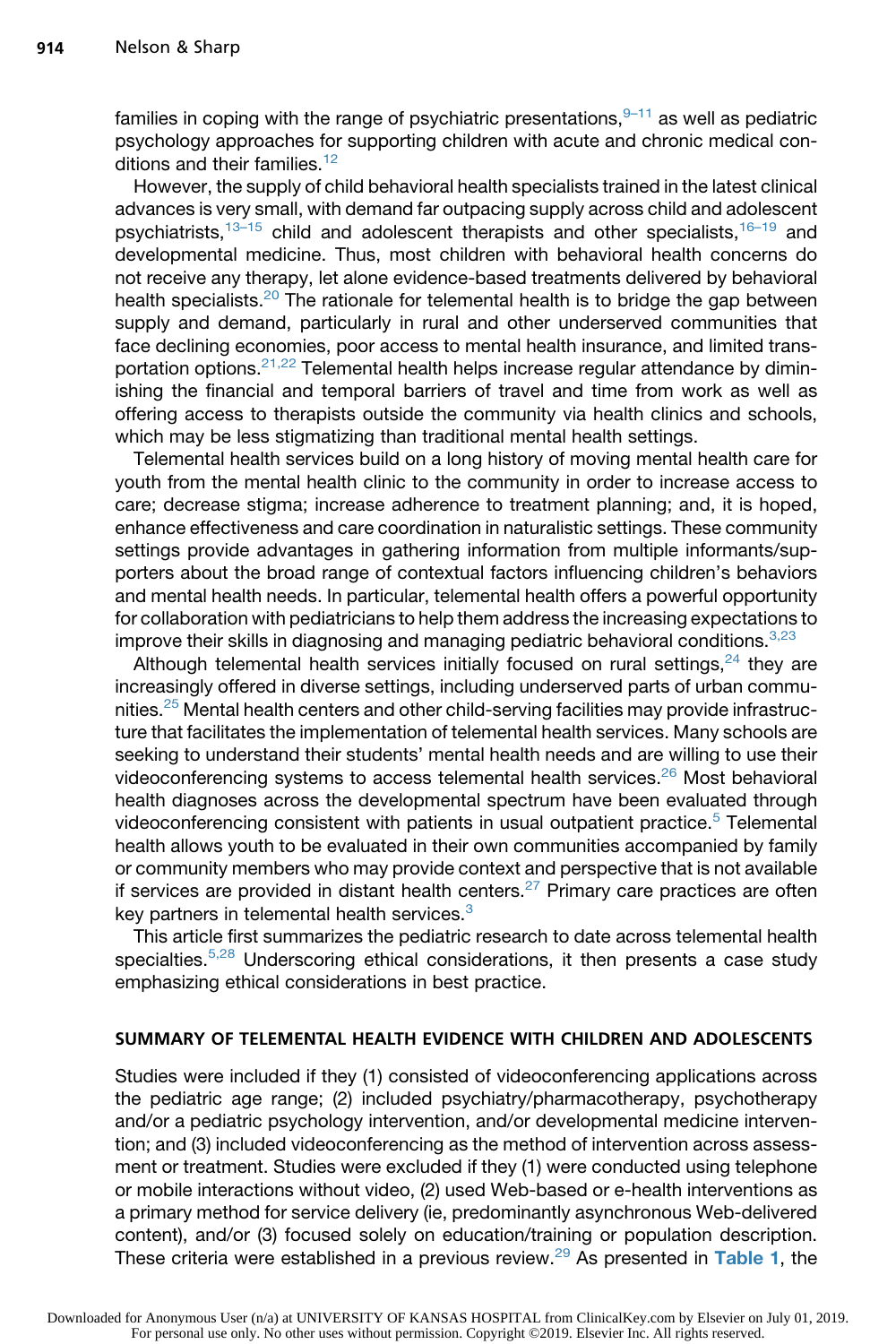<span id="page-2-0"></span>

| Study                         | Population                                            | <b>Sample Description and</b><br>Sample Size           | <b>Study Design</b>                                      | <b>Summary of Findings</b>                                                                                                                                                                                                                                                                                                                                                                                                 |
|-------------------------------|-------------------------------------------------------|--------------------------------------------------------|----------------------------------------------------------|----------------------------------------------------------------------------------------------------------------------------------------------------------------------------------------------------------------------------------------------------------------------------------------------------------------------------------------------------------------------------------------------------------------------------|
|                               | Child Psychiatry Intervention Using Videoconferencing |                                                        |                                                          |                                                                                                                                                                                                                                                                                                                                                                                                                            |
| Elford et al, $30$<br>2000    | Various diagnoses                                     | $n = 25$ youth<br>Age: 4-16 y                          | RCT, VC vs F2F                                           | 96% concordance between VC and F2F diagnostic<br>evaluations, no difference in patient or parent<br>satisfaction between VC and F2F, 91% of parents<br>reported preference for VC to long-distance travel                                                                                                                                                                                                                  |
| Elford et al, $31$<br>2001    | Various diagnoses                                     | $n = 23$ youth                                         | Descriptive, VC                                          | Diagnosis and treatment recommendation were equal to<br>usual, in-person care                                                                                                                                                                                                                                                                                                                                              |
| Greenberg<br>et al, $32$ 2006 | Various diagnoses                                     | No children, 35 PCPs, 12<br>caregivers                 | Descriptive, focus<br>groups with PCPs and<br>caregivers | PCP and caregivers satisfied with VC and frustrated with<br>limitations of local supports. Family caretakers and<br>service providers frustrated with limitations of VC                                                                                                                                                                                                                                                    |
| Lau et al, $33$ 2011          | Various diagnoses                                     | $n = 45$ youth<br>Age: 3-17 y                          | Descriptive, VC                                          | Use of VC showed a large variation in patient<br>characteristics, such as age, current living situation, and<br>psychological symptoms. The most common reason for<br>VC referral was for diagnostic clarification (67%).<br>Telepsychiatrists recommended a change in medication<br>for most (80.8%) who were already on medication and to<br>begin medications for those not on medication at time of<br>consult (63.2%) |
| Myers et al, 34<br>2006       | Incarcerated<br>adolescents                           | $n = 115$ youth<br>Age: 14-18 y                        | Descriptive, VC<br>satisfaction                          | 80% successfully prescribed medications and expressed<br>confidence in the psychiatrist by video, and youth<br>expressed concerns about privacy                                                                                                                                                                                                                                                                            |
| Myers et al, 35<br>2007       | Various diagnoses                                     | $n = 172$ patients<br>Age: 2-21 y<br>387 clinic visits | Descriptive, VC<br>satisfaction                          | High satisfaction with services, more so with pediatricians<br>vs family physicians                                                                                                                                                                                                                                                                                                                                        |
| Myers et al, 36<br>2010       | Various diagnoses                                     | $n = 701$ patients<br>referred by 190 PCPs             | Descriptive, use of VC                                   | Pediatricians referred to VC services more frequently than<br>family providers, reported VC as feasible, acceptable, and<br>increasing access to mental health services                                                                                                                                                                                                                                                    |

Telemental Health Review

**Telemental Health Review**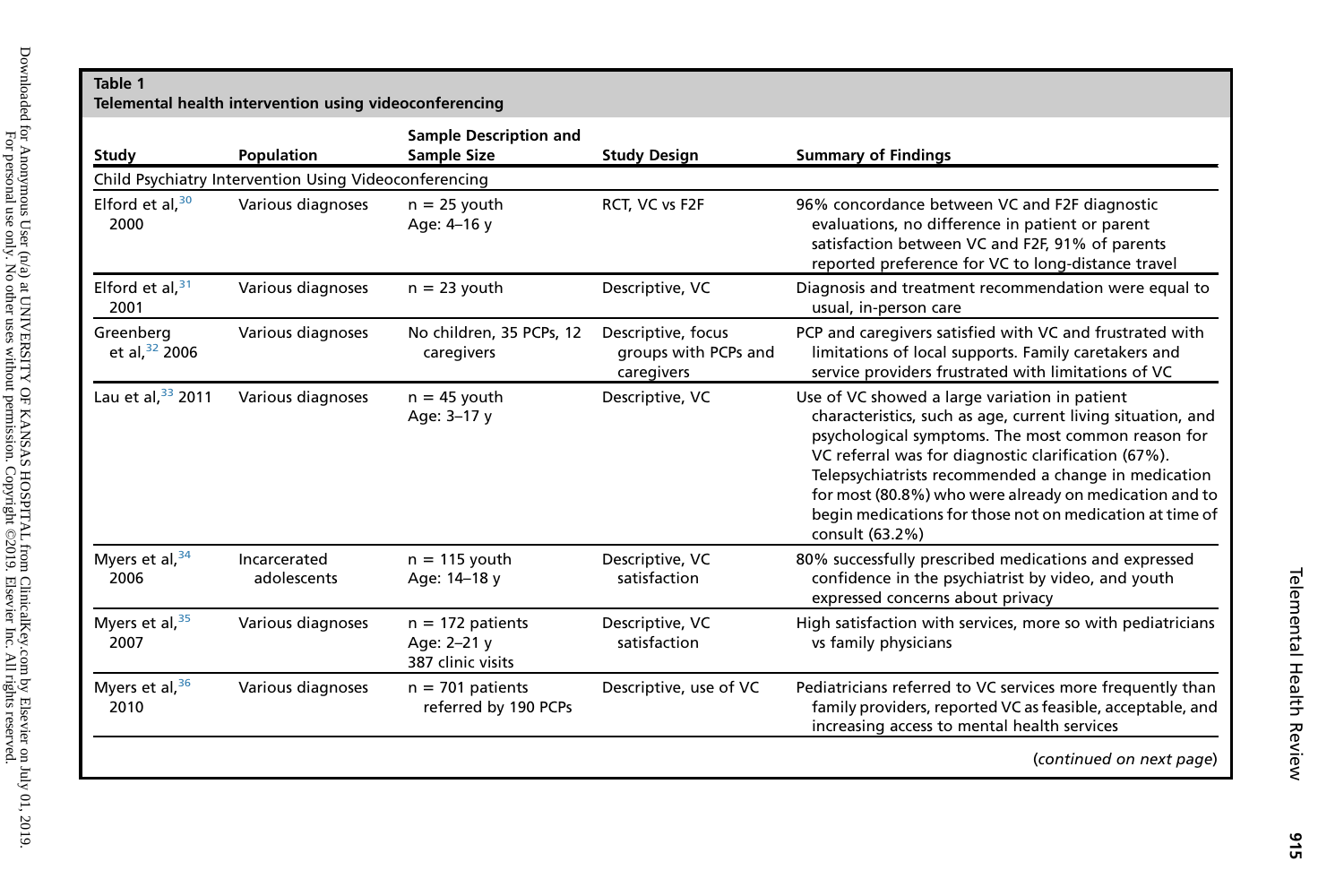| (continued)                           |                             |                                                                       |                                                                    |                                                                                                                                                                                                                                                                                           |
|---------------------------------------|-----------------------------|-----------------------------------------------------------------------|--------------------------------------------------------------------|-------------------------------------------------------------------------------------------------------------------------------------------------------------------------------------------------------------------------------------------------------------------------------------------|
| Study                                 | <b>Population</b>           | <b>Sample Description and</b><br>Sample Size                          | <b>Study Design</b>                                                | <b>Summary of Findings</b>                                                                                                                                                                                                                                                                |
| Myers et al, 37<br>2013               | <b>ADHD</b>                 | $n = 223$ youths<br>Age: 5.5-12.9 y                                   | RCT, feasibility of VC                                             | Demonstrated feasibility of conducting RCT with the use of<br>VC with children living in underserved communities,<br>clinicians showed high fidelity to treatment protocols,<br>minor technical difficulties did not interfere with<br>providing care                                     |
| Myers et al, $38$<br>2015             | ADHD, ODD, anxiety          | $n = 223$ youth                                                       | RCT, VC vs F2F                                                     | Caregivers reported significantly greater improvement for<br>inattention, hyperactivity, combined ADHD, ODD, and<br>role performance for VC compared with those treated in<br>primary care, teachers also reported significantly greater<br>improvement in ODD and for performance for VC |
| Pakyurek et al, 39<br>2010            | Various diagnoses           | $n = 12$ youth                                                        | Descriptive, VC vs F2F                                             | VC may be superior to F2F for routine clinical consultation<br>in primary care                                                                                                                                                                                                            |
| Rockhill et al, <sup>40</sup><br>2013 | ADHD, ODD, anxiety          | $n = 223$ children<br>Telepsychiatrists and<br>PCPs of these children | <b>RCT</b>                                                         | Telepsychiatrists adhered to guideline-based care, used<br>higher medication doses than PCPs, and their patients<br>reached target of 50% reduction in ADHD symptoms<br>more often than with PCPs                                                                                         |
| Szeftel et al, 41<br>2012             | Developmental<br>disability | $n = 45$ youth                                                        | Descriptive                                                        | VC led to changed psychiatric diagnosis for 70%; changed<br>medication in 82% of patients initially, 41% at 1 y, and<br>46% at 3 y; VC helped PCPs with recommendations for<br>developmental disabilities                                                                                 |
| Yellowlees, <sup>42</sup><br>2008     | Various diagnoses           | $n = 41$ youth                                                        | VC pre-post                                                        | At 3 mo following psychiatric diagnostic evaluation,<br>improvements in the Affect and Oppositional domains of<br>the Child Behavior Checklist were observed                                                                                                                              |
| Myers et al, $43$<br>2004             | Various diagnoses           | $n = 159$ youth<br>Age: 3-18 y                                        | Comparison of patients<br>evaluated using VC vs<br>F <sub>2F</sub> | Demographically, clinically, and by reimbursement,<br>patients look similar between VC and F2F, VC had greater<br>adverse case mix                                                                                                                                                        |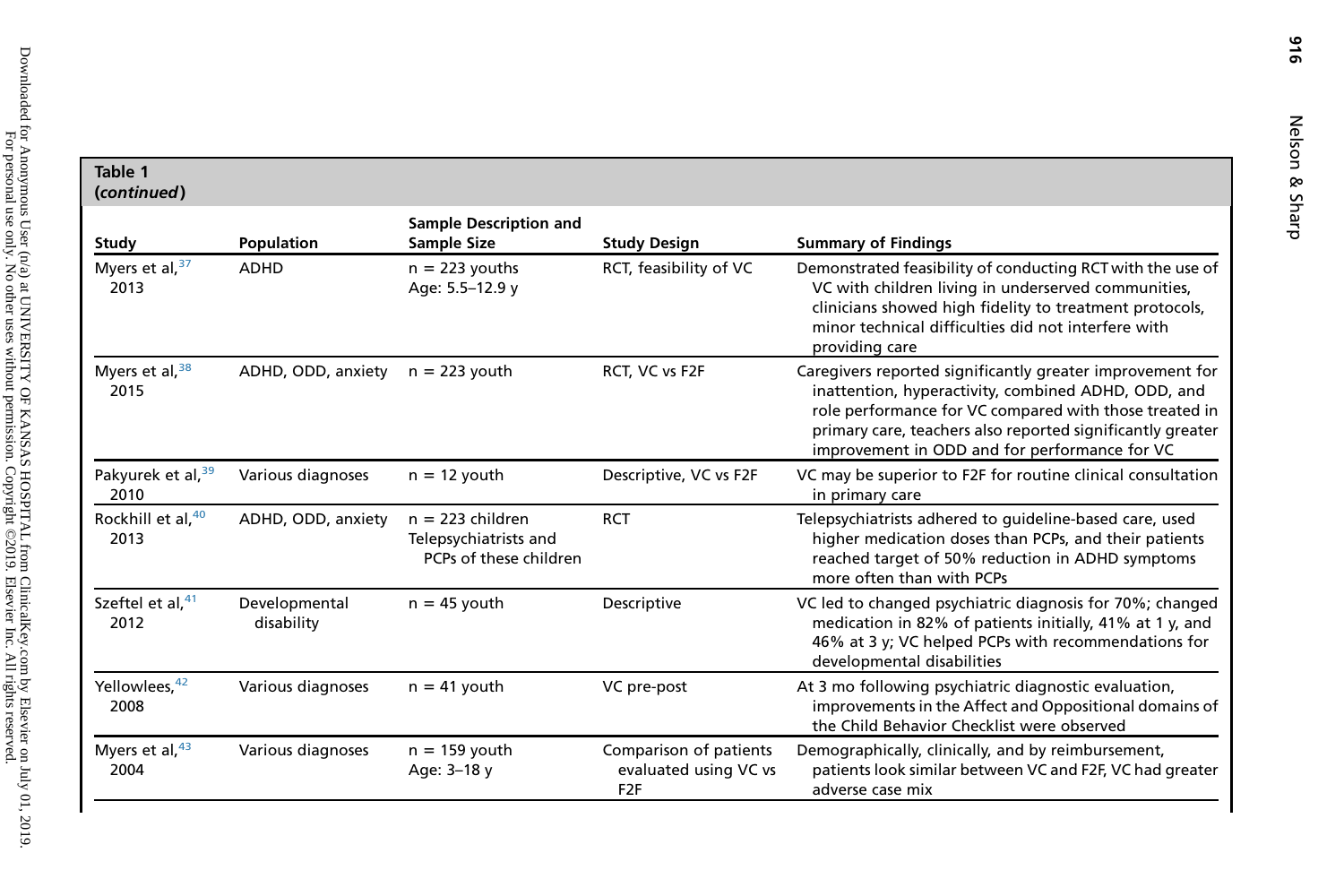| Myers et al, 44<br>2008                  | Various diagnoses  | $n =$ parents of 172<br>youths                                   | Descriptive, VC<br>satisfaction                 | Satisfaction was higher in parents of school-aged children<br>vs those with adolescents, high adherence for return<br>appointments                                                                                                                                                                                                                            |
|------------------------------------------|--------------------|------------------------------------------------------------------|-------------------------------------------------|---------------------------------------------------------------------------------------------------------------------------------------------------------------------------------------------------------------------------------------------------------------------------------------------------------------------------------------------------------------|
|                                          |                    | Child Clinical Psychology Intervention Using Videoconferencing   |                                                 |                                                                                                                                                                                                                                                                                                                                                               |
| Fox et al, $45$ 2008                     | Juvenile offenders | $n = 190$ youth<br>Age: 12-19 y                                  | VC pre-post                                     | Youth increased goal achievement in areas of health,<br>family, and social skills                                                                                                                                                                                                                                                                             |
| <b>Heitzman Powell</b><br>et al, 46 2014 | Autism             | $n = 7$ parents<br>Youth age not reported                        | VC pre-post                                     | Parents increased their knowledge and self-reported<br>implementation of behavioral strategies                                                                                                                                                                                                                                                                |
| Himle et al, $47$<br>2012                | Tic disorders      | $n = 18$ youth<br>Age: 8-17 y                                    | RCT, VC vs F2F                                  | Across groups, significant improvements in tic behaviors<br>and strong ratings for acceptability and therapist/client<br>alliance. No differences between treatment groups                                                                                                                                                                                    |
| Tse et al, <sup>48</sup> 2015            | <b>ADHD</b>        | $n = 37$ youth<br>M (Teletherapy) = $9.15y$<br>M (F2F) = $9.39v$ | Substudy of larger<br>clinical trial, VC vs F2F | Families in the 2 caregiver training conditions showed<br>comparable attendance at sessions and satisfaction with<br>their care. Caregivers in both conditions reported<br>comparable outcomes for their children's ADHD-related<br>behaviors and functioning, but caregivers in the<br>teletherapy group did not report improvement in their<br>own distress |
| Nelson et al, 49<br>2006                 | Depression         | $n = 28$ youth<br>$M = 10.3 y$                                   | RCT, VC vs F2F                                  | Treatment yielded significant improvement for depression<br>in both conditions, with no between-group differences                                                                                                                                                                                                                                             |
| Nelson et al, 50<br>2012                 | <b>ADHD</b>        | $n = 22$ youth<br>$M = 9.3 y$                                    | VC feasibility                                  | No factor inherent to the VC delivery mechanism impeded<br>adherence to national ADHD quidelines                                                                                                                                                                                                                                                              |
| Reese et al, 51<br>2012                  | <b>ADHD</b>        | $n = 8$ youth<br>$M = 7.6 y$                                     | VC pre-post                                     | Using group Triple P Positive Parenting Program instead of<br>VC, families reported improved child behavior and<br>decreased parent distress                                                                                                                                                                                                                  |
| Reese et al, 52<br>2013                  | Autism             | $n = 21$ youth                                                   | RCT, VC vs F2F                                  | No difference in reliability of diagnostic accuracy, ADOS<br>observations, ratings for ADI-R parent report or<br>symptoms, and parent satisfaction                                                                                                                                                                                                            |
|                                          |                    |                                                                  |                                                 | (continued on next page)                                                                                                                                                                                                                                                                                                                                      |

Telemental Health Review

**Telemental Health Review**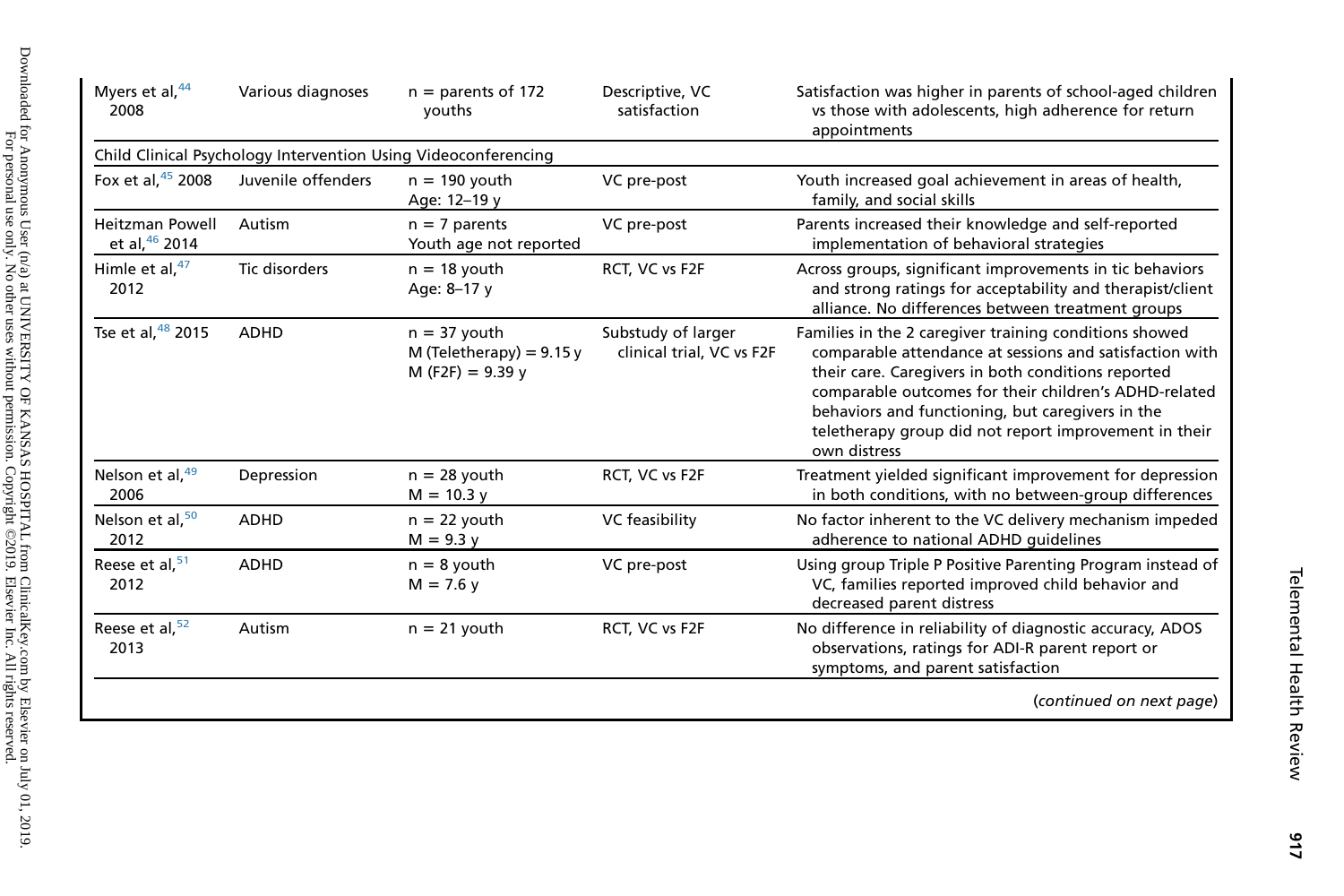| Table 1<br>(continued)             |                                                           |                                                     |                                            |                                                                                                                                                                                                                                                                  |
|------------------------------------|-----------------------------------------------------------|-----------------------------------------------------|--------------------------------------------|------------------------------------------------------------------------------------------------------------------------------------------------------------------------------------------------------------------------------------------------------------------|
| Study                              | <b>Population</b>                                         | <b>Sample Description and</b><br><b>Sample Size</b> | <b>Study Design</b>                        | <b>Summary of Findings</b>                                                                                                                                                                                                                                       |
| Reese et al, 53<br>2015            | Autism                                                    | Autism Diagnostic<br><b>Teams</b>                   | VC feasibility                             | Using VC provided families in rural and underserved areas<br>improved access to diagnostic services, parents equally<br>satisfied with services received through VC and through<br>university-based medical team                                                 |
| Stain et al. <sup>54</sup><br>2011 | Psychosis                                                 | $n = 11$ youth<br>Age: 14-30 y                      | VC feasibility                             | Differences between VC and F2F modes of<br>neuropsychological assessment were close to zero, VC<br>produced higher ratings for general cognitive<br>functioning (WTAR) compared with F2F assessments,<br>strong acceptability of VC assessment from participants |
| Storch et al, 55<br>2011           | <b>OCD</b>                                                | $n = 31$ youth<br>Age: 7-16 y<br>$M = 11.1 v$       | Waitlist control, VC vs<br>F <sub>2F</sub> | VC was superior to F2F on all primary outcome measures,<br>with a significantly higher percentage of individuals in<br>the VC group meeting remission criteria than in the F2F<br>group                                                                          |
| Xie et al, 56 2013                 | <b>ADHD</b>                                               | $n = 22$ parents<br>Child M = $10.4y$               | RCT. VC vs F2F                             | Parent training via VC showed same degree of<br>improvement in disciplinary practices, ADHD symptoms,<br>and overall functioning as F2F                                                                                                                          |
|                                    | Pediatric Psychology Intervention Using Videoconferencing |                                                     |                                            |                                                                                                                                                                                                                                                                  |
| Bensink et al, 57<br>2008          | Pediatric cancer                                          | $n = 8$ youth<br>Not reported                       | VC feasibility                             | Using VC rather than videophone to families with children<br>diagnosed with cancer, the study noted technical<br>feasibility and high parental satisfaction                                                                                                      |
| Clawson et al, 58<br>2008          | Pediatric feeding<br>disorders                            | $n = 15$ youth<br>Age: 8 mo to 10 y old             | VC feasibility                             | VC was feasible with the pediatric feeding disorder<br>population and resulted in cost savings                                                                                                                                                                   |
| Davis et al, 59<br>2013            | Pediatric obesity                                         | $n = 58$ youth<br>Age: 5-11 y<br>$M = 8.6 y$        | RCT, VC vs F2F physician<br>visits         | Both groups showed improvements in BMIz, nutrition, and<br>physical activity, and the groups did not differ<br>significantly on primary outcomes                                                                                                                 |
| Davis et al, 60<br>2016            | Pediatric obesity                                         | $n = 103$ youth                                     | RCT, VC vs telephone                       | Participants highly satisfied with both intervention<br>methods, completion rates higher compared with other<br>pediatric obesity interventions, both methods highly<br>feasible                                                                                 |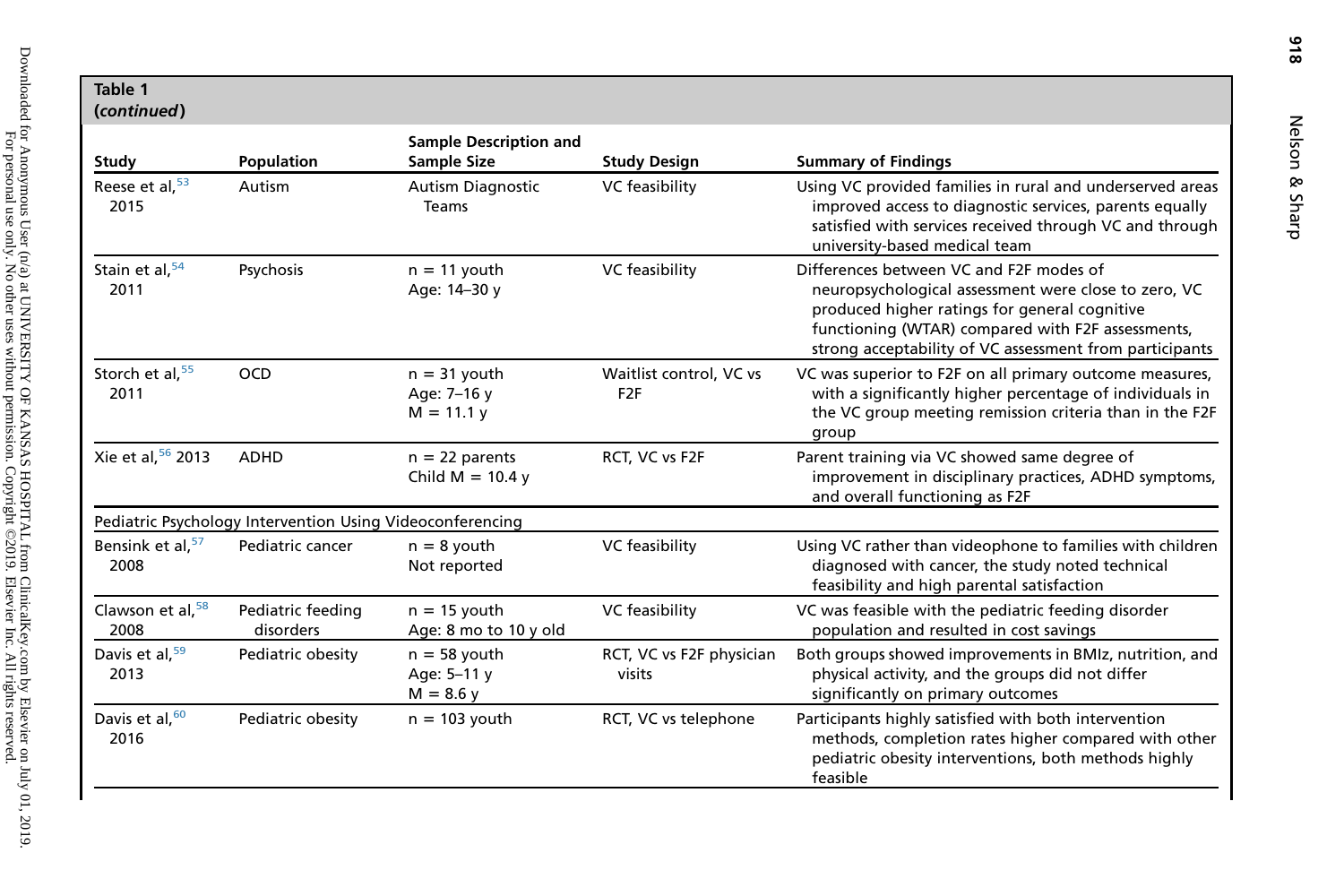| Freeman et al, 61<br>2013   | Diabetes adherence          | $n = 71$ youth<br>VC M = $15.2 v$<br>F2F M = $14.9y$ | RCT, VC vs F2F                 | No differences in therapeutic alliance between the groups                                                                                                                                                               |
|-----------------------------|-----------------------------|------------------------------------------------------|--------------------------------|-------------------------------------------------------------------------------------------------------------------------------------------------------------------------------------------------------------------------|
| Glueckauf<br>et al, 62 2002 | Pediatric epilepsy          | $n = 22$ (Youth)<br>$M = 15.4$ v                     | RCT, VC, F2F, and<br>telephone | All groups improved in psychosocial problem severity and<br>frequency and child prosocial behavior, with no<br>significant differences across groups. No differences in<br>adherence between the groups were noted      |
| Hommel et al, 63<br>2013    | IBD, adherence              | $n = 9$ youth<br>$M = 13.7 y$                        | VC pre-post                    | The VC approach resulted in improved adherence and cost<br>savings across patients                                                                                                                                      |
| Lipana et al, 64<br>2013    | Pediatric obesity           | $n = 243$ youth<br>$M = 11y$                         | Pre-post, VC, and F2F          | Using a nonrandomized design, the VC group showed<br>more improvement than the F2F group in enhancing<br>nutrition, increasing activity, and decreasing screen time                                                     |
| Morgan et al, 65<br>2008    | Congenital heart<br>disease | $n = 27$ parents<br>Child age: 0-25 mo               | RCT, VC, and telephone         | The VC approach decreased parent anxiety significantly<br>more than phone, and resulted in significantly greater<br>clinical information                                                                                |
| Mulgrew et al, 66<br>2011   | Pediatric obesity           | $n = 25$ youth<br>Age: 4-11 y                        | VC feasibility                 | No significant difference in parent satisfaction between<br>consultations for weight management delivered by VC<br>or F <sub>2</sub> F                                                                                  |
| Shaikh et al, 67<br>2008    | Pediatric obesity           | $n = 99$ youth<br>Age: 1-17 y                        | VC pre-post                    | VC consultations resulted in substantial changes/additions<br>to diagnoses. For a subset of patients, repeated VC<br>consultations led to improved health behaviors, weight<br>maintenance, and/or weight loss          |
| Wilkinson et al, 68<br>2008 | Cystic fibrosis             | $n = 16$ youth<br>Not reported                       | RCT, videophone vs F2F         | No significant differences in quality of life, anxiety levels,<br>depression levels, admissions to hospital or clinic<br>attendances, general practitioner calls, or intravenous<br>antibiotic use between the 2 groups |
| Witmans et al, 69<br>2008   | Sleep disorders             | $n = 89$<br>Age: 1-18 y                              | VC feasibility                 | Patients were very satisfied with the delivery of<br>multidisciplinary pediatric sleep medicine services rather<br>than VC                                                                                              |

Abbreviations: ADHD, attention-deficit/hyperactivity disorder; ADI-R, Autism Diagnostic Interview, Revised; ADOS, Autism Diagnostic Observation Schedule; F2F, face to face; IBD, inflammatory bowel disorder; M, mean; OCD, Obsessive Compulsive Disorder; ODD, oppositional defiant disorder; PCPs, primary care providers; RCT, randomized controlled trial; VC, videoconferencing; WTAR, Wechsler Test of Adult Reading.

Telemental Health Review

**Telemental Health Review**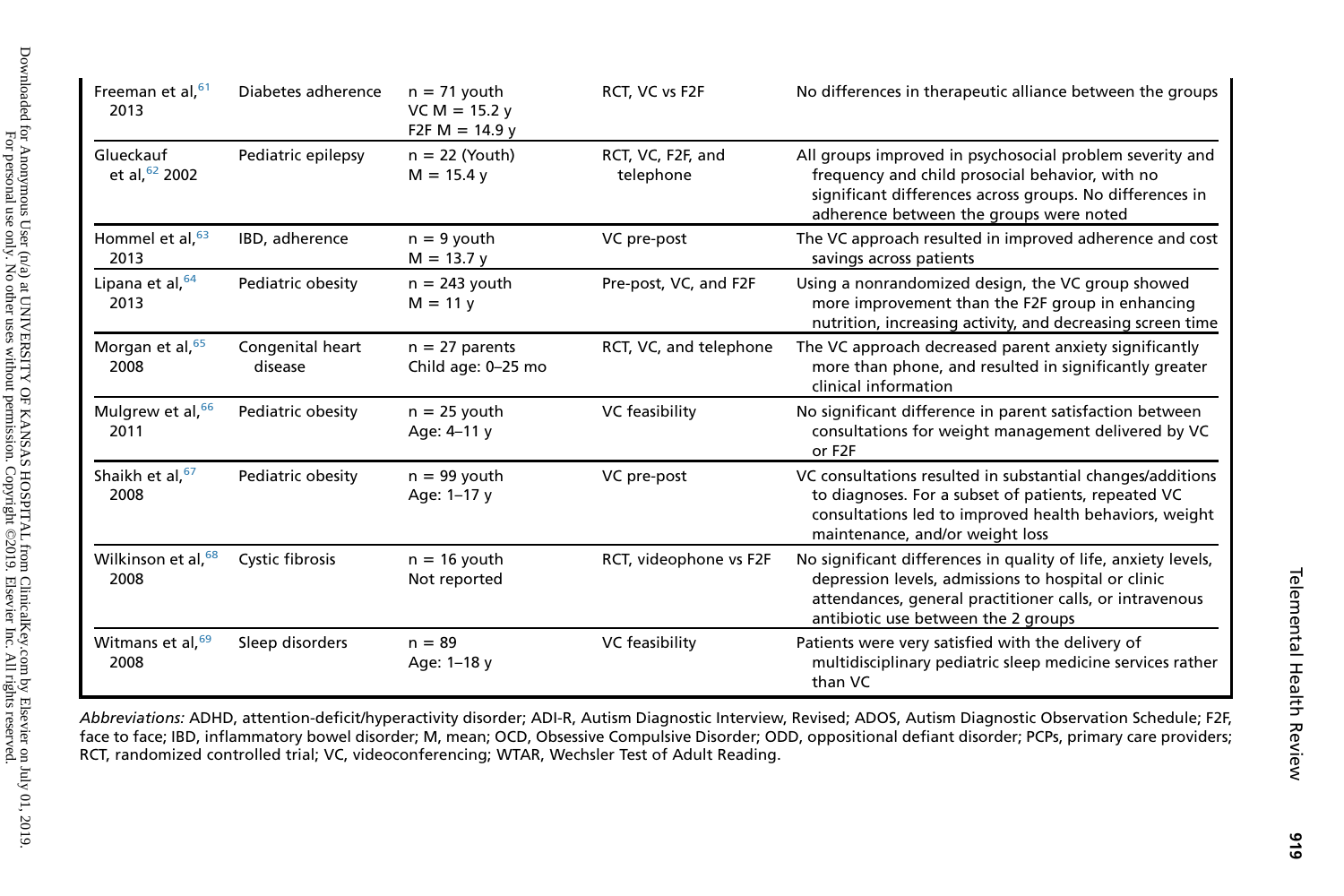telemental health evidence is presented in 3 sections: child psychiatry, child clinical psychology, and pediatric psychology.

# Child Psychiatry Intervention Using Videoconferencing

The literature specifically addressing telepharmacotherapy with children and adolescents is still emerging (see [Table 1](#page-2-0)). Two retrospective chart reviews describe the results of telepsychiatry consultation. One study reviewed the charts of 223 patients and found that consultation resulted in changes in diagnosis (48%), treatment (81.6%), and clinical improvement (60.1%).<sup>[70](#page-17-0)</sup> In the second study, 100 patient charts were reviewed after consultation. The results showed that consultation was associated with changes in diagnosis and treatment. Twenty-seven percent of those recommendations involved starting or managing medication. The medication classes included stimulants, antidepressants, and antipsychotics. $71$ 

There is only 1 pharmacologic treatment study reported. $38$  Myers and colleagues $38$ randomized 233 children diagnosed with attention-deficit/hyperactivity disorder (ADHD) to receive 22 weeks of treatment in one of 2 groups. The active control group received a single telepsychiatry consultation, with recommendations made to primary care providers (PCPs) to implement at their discretion during the trial. The intervention group received 6 sessions of pharmacotherapy via videoconferencing during the 22-week trial, complemented by caregiver behavior training delivered in person by a community therapist who was trained and supervised remotely. Findings suggest that the telepsychiatrists showed high fidelity to consensus-based pharmacotherapy algorithms. Participants in both the intervention and consultation groups improved, and those who received the 6-session intervention showed significantly better ADHD outcomes per caregivers' reports than did the consultation group. This study provides high-quality evidence for the ability to provide guideline-based care through videoconferencing and the added value that a short-term telepsychiatric intervention provides compared with a single teleconsultation to primary care. In addition, over the 8 weeks following participation in the trial, the treatment group had more follow-up sessions and active medication management by their PCPs, suggesting that a short-term intervention may also help PCPs improve their care for children with ADHD.

# Child Clinical Interventions Using Videoconferencing

[Table 1](#page-2-0) summarizes the few studies that have addressed child clinical interventions using videoconferencing (see also Nelson and Patton, $72$  2016). Most studies are interventions for ADHD but also include a variety of single-study examples. Innovative research is emerging concerning home-based telemedicine for pediatric OCD.<sup>73</sup> Intervention approaches varied from focus on the youth to focus on the parent and ranged from feasibility trials to pre-post designs, and a handful of randomized controlled trials. Consistent with the more robust adult individual therapy literature, findings were overall positive related to feasibility, satisfaction, and outcome. $74,75$  A recent study showed that the American Academy of Pediatrics' practice guidelines for the treatment of  $ADHD^{76}$  $ADHD^{76}$  $ADHD^{76}$  can be reliably implemented in the school setting through videoconferencing.<sup>50</sup>

# Pediatric Psychology Intervention Using Videoconferencing

As presented in [Table 1](#page-2-0), 13 studies spanned a wide range of chronic and acute childhood illnesses and used multiple pediatric psychology interventions, such as cognitive-behavioral strategies to promote coping and strategies to enhance treatment adherence. As with individual therapies, findings were overall positive for feasibility, satisfaction, and outcome, although definitive statements are difficult in light of the limited number of studies, small sample sizes, and limited replication.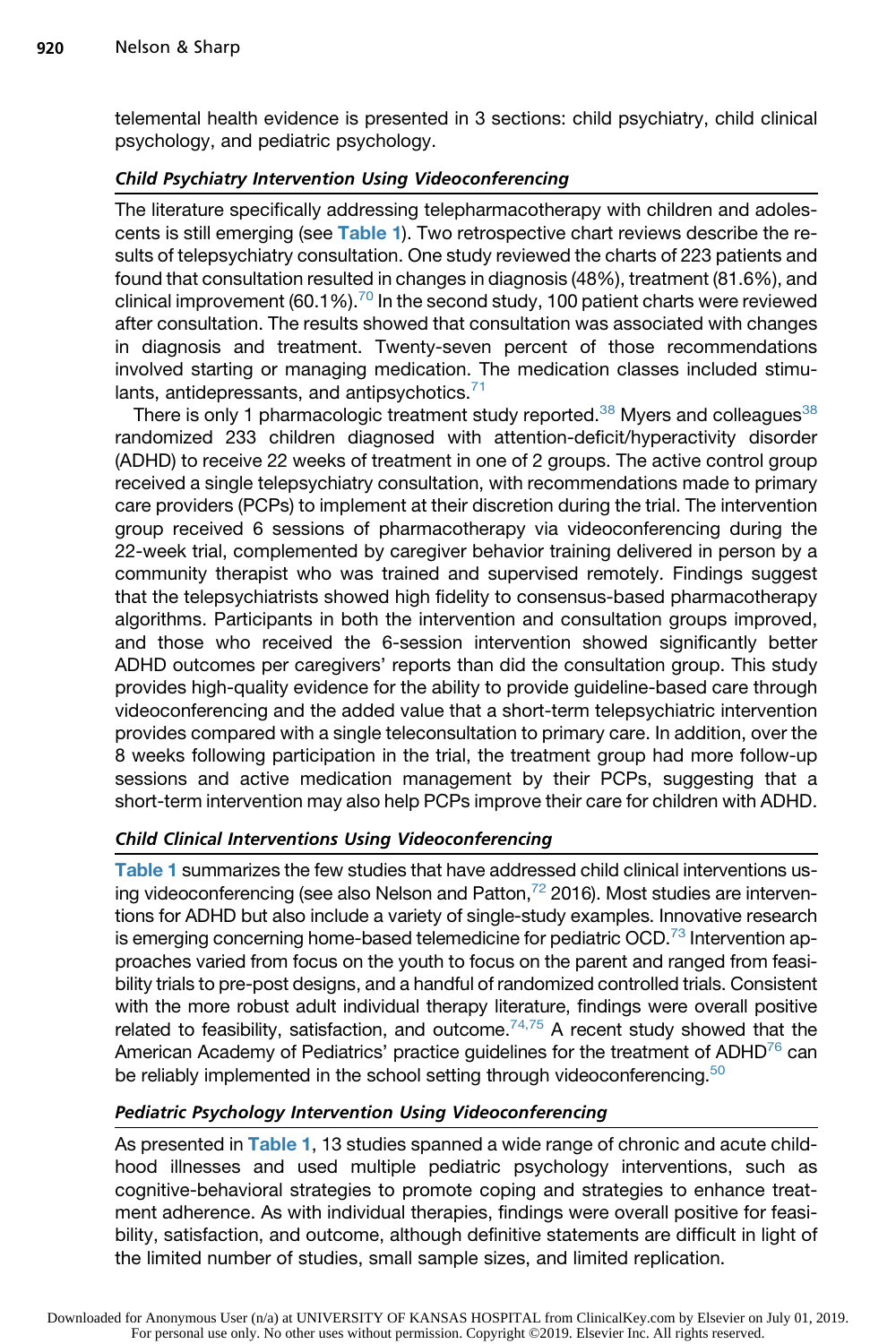# Evidence Table Summary

Overall, there is a growing consensus that telemental health is a reasonable alternative to in-person behavioral health management of youth who do not have regular access to expert care.<sup> $72,77$ </sup> It offers a new approach to collaborate with PCPs in meeting the increasing expectation that they manage common psychiatric disorders of childhood and adolescence in their practices<sup>[3,5](#page-14-0)</sup> and intervene early. Some providers have suggested that telemental health may be especially suited for youth who are accustomed to the technology, especially adolescents who may respond to the personal space and feeling of control allowed by videoconferencing.<sup>[28,78](#page-15-0)</sup> There is some preliminary evidence that videoconferencing offers advantages, including less self-consciousness, increased personal space, and decreased confidentiality concerns because the pro-vider is outside the local community.<sup>[47](#page-16-0)</sup>

# BEST PRACTICES USING VIDEOCONFERENCING

Most individual therapy and pediatric psychology interventions using videoconferencing are intended to approximate the same high-quality services that are offered in the face-to-face setting. However, ethical considerations are magnified in the telemedicine setting because of its focus on reaching underserved and vulnerable populations. Thus, just as in on-site clinical settings, therapists must look to their professional ethics codes for guidance and the core ethical concern to protect the pa-tient remains paramount.<sup>[6,79](#page-14-0)</sup> Guidelines are emerging to inform reasonable steps for videoconferencing-based practice across clinical, administrative, and technical considerations. These guidelines include those from the American Academy of Child and Adolescent Psychiatry,  $9$  the American Psychological Association,  $80$  and the American Telemedicine Association.<sup>[5,78,81](#page-14-0)</sup> Pediatrics guidelines are also helpful in informing child telemental health best practices and collaborative opportunities.<sup>[1](#page-13-0)</sup>

Behavioral health providers are encouraged to seek ongoing training and mentorship to develop and maintain telemental health competencies, with careful consider-ation of clinical, technical, community engagement, and cultural competencies.<sup>[6,82](#page-14-0)</sup> Resources are available both through the federally funded telehealth resource centers [\(www.telehealthresourcecenter.org](http://www.telehealthresourcecenter.org)) and other programs (eg, [www.tmhguide.org](http://www.tmhguide.org), [www.americantelemed.org\)](http://www.americantelemed.org). In order to maximize adherence and outcomes, the same attention to rapport and relationship building should be given in the telemental health setting as in the traditional clinic experience.<sup>[83](#page-18-0)</sup> In addition, the telemental health service should carefully consider patient inclusion and exclusion criteria based on the needs of the referring clinicians, judgment of the teleprovider, and resources at the patient site, including the site's ability to attend to acutely suicidal or agitated patients. $5$ 

To better describe best practices, this article incorporates ethical approaches within the following case study that spans telemental health teams.

# CASE EXAMPLE

The case example includes presentation, technology and setting, initial session, abbreviated history and case formulation, assessment, and treatments. Each telemedicine service seeing the patient and family is described: child psychiatry, child psychology, autism diagnostic clinic, and pediatric weight management.

# Presentation

Jay is a 5-year-old boy referred to the telemental health specialists by his rural school, supported by his primary care physician. He presented to the rural special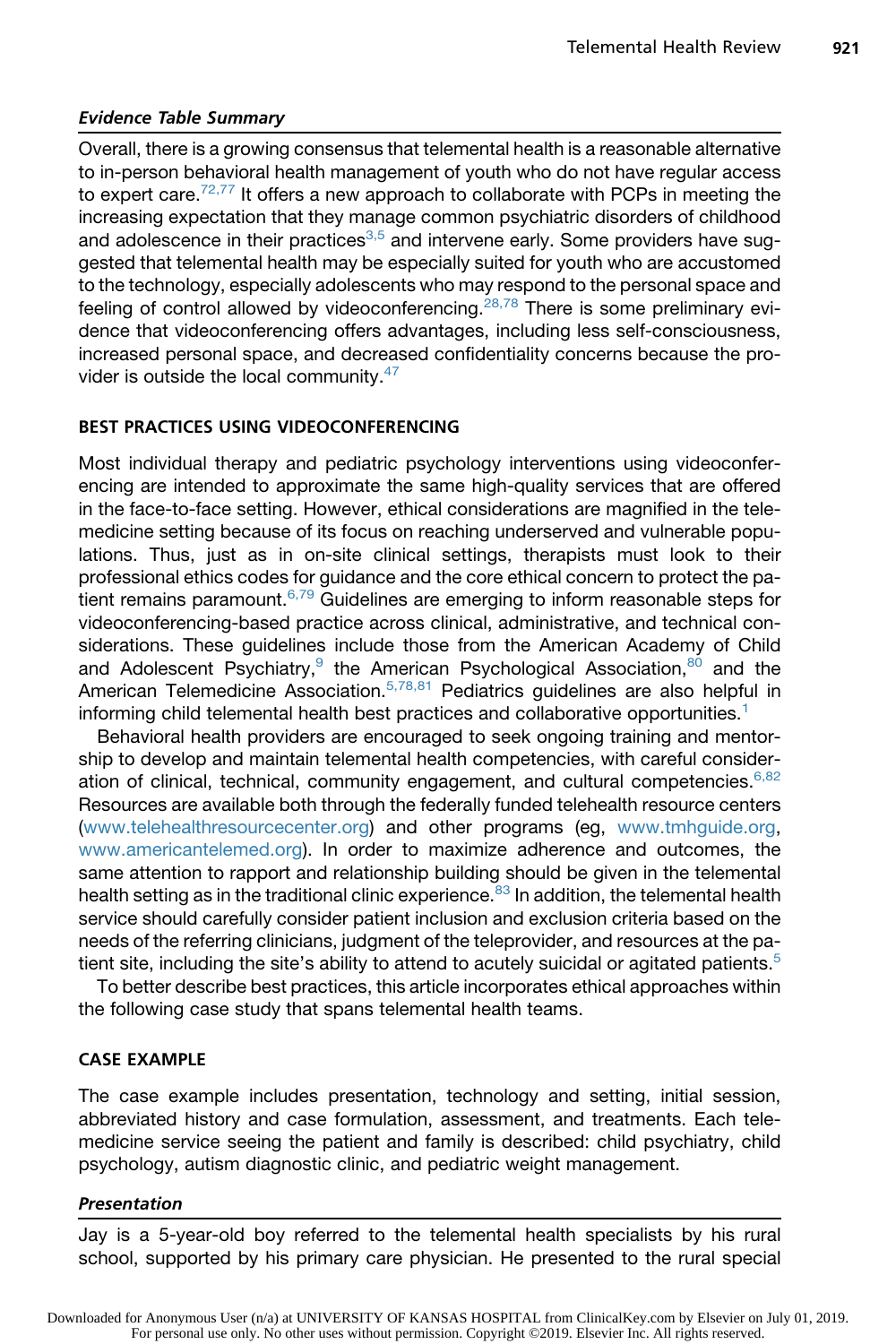education center cooperative with his mother Karen and his stepfather Sean. Presenting concerns included oppositional behaviors at home and at school, symptoms of ADHD, and broader behavioral/developmental concerns based on the family history.

The family was given options for behavioral health services: to be seen through the local mental health center, although there were no child-trained psychiatrists or psychologists within their region; to see specialists in person at the academic health center; or to use videoconferencing. The telemental health option was appealing because of convenience and decreased family costs related to travel. In addition, the family had sought services through the community mental health center, which focused on individual play therapy with Jay; the family had not found this effective in addressing the presenting oppositional concerns. The availability of services at the hospital through telemental health was particularly appealing because it had less of the stigma or concern of being identified by other community members compared with visiting the mental health center. With his parent's consent, the teleproviders have collaborated with Jay's PCP across treatment.

The telemedicine nurse coordinator is the site champion at the special education cooperative, serving 15 different school districts. As such, she is competent in the telemedicine technology, the administrative expectations around confidentiality, and child behavioral health. She completed training around both the telemedicine and the mental health components of the clinic. $84$  Before the appointment, she explained to Jay and his family what to expect in the telemental health visit and helped the family complete the paperwork, including consent to treatment, registration form, insurance information, Health Information Portability and Accountability Act–related Notice of Privacy, history intake form, behavioral questionnaires, records of medical care and prior medication trials, and laboratory values. The coordinator is available to assist the family throughout the telemental health encounters, particularly if there are any technical difficulties or emergent clinical concerns such as suicidal intent. She assists with supervising Jay outside the telemedicine room to allow his parents to talk with the teleproviders privately for part of the sessions.

# Technology and Setting

Jay is seen over secure videoconferencing, connecting the child psychiatrist, child psychologist, developmental medicine team, and weight management team at the academic health center with the school in a small rural community. Coordination across patient/family, rural site, and provider schedules across different time zones is accomplished through the telemedicine office's scheduler. In this setting, standards-based videoconferencing systems were used on both sides using H.323 protocols. The hub/provider site uses a large room–based videoconferencing system using highspeed fiber connections and the spoke/rural site uses a room-based videoconferencing system over a cable modem, with connection speed limited by this lower bandwidth. Although technical difficulties have been minor and solved by rebooting the system, the provider and the rural sites benefited from having a readily accessible, consumer-focused technician to support sessions.

The teleprovider can zoom in on the patient to understand his speech and note motor functioning and affect. The quiet, private clinic space is large enough to accommodate both Jay and family members. A fax machine is close to the therapy room in order to exchange questionnaires, handouts, and therapy activities. The camera is placed strategically to see Jay seated at a small table in the room and the lighting allows the therapist to easily observe facial expressions.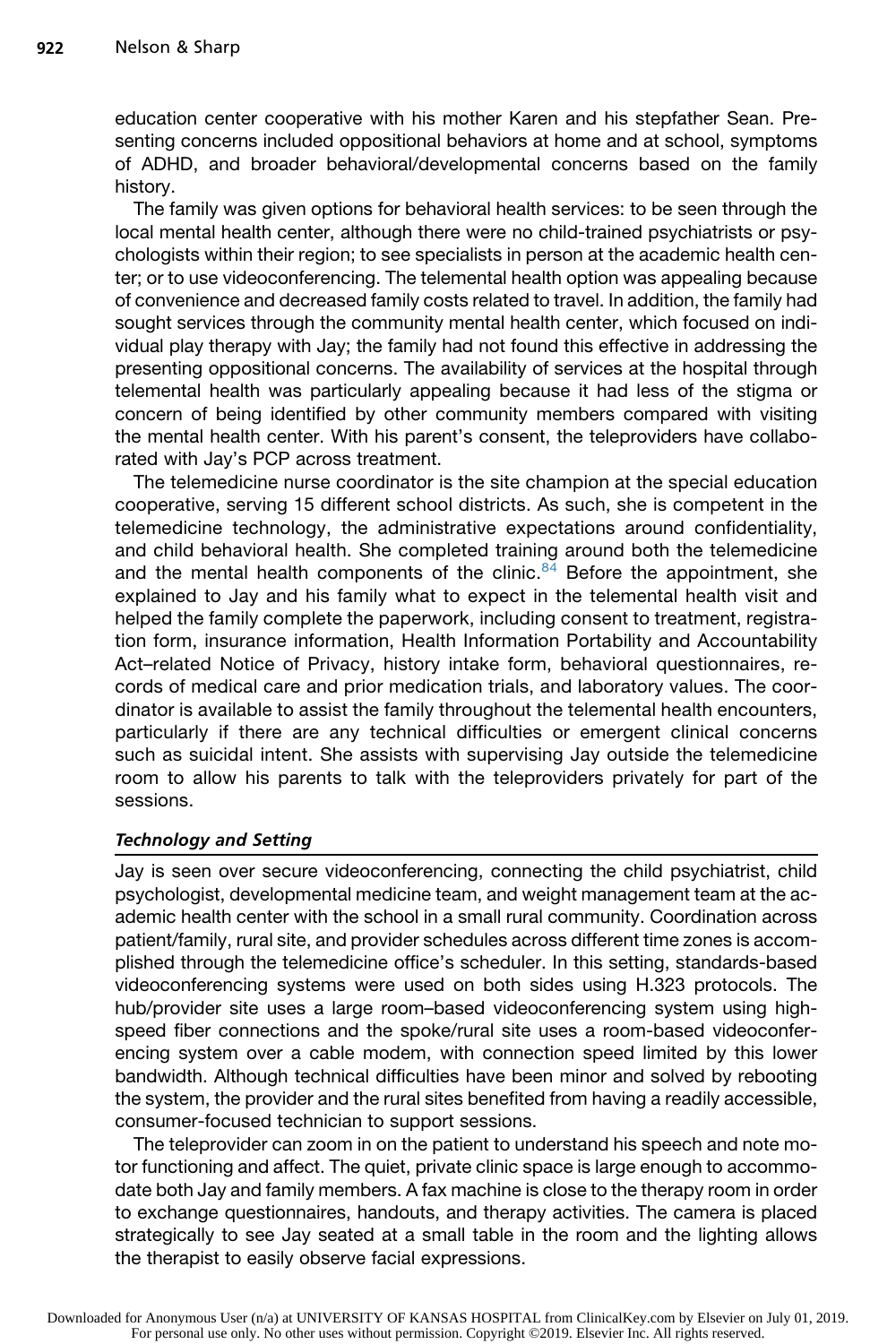# Initial Sessions

Lessons are drawn from the initial sessions with both the child psychiatrist and child psychologist (or the teleproviders). Following well-established protocols tailored to each local site, the teleprovider socialized Jay and his guardian to the videoconferencing system, noting that it may take time to acclimate to the technology and not talk over each other. She informed the family that no one else could access the videoconferencing encounter and that the session was not being recorded. With the help of the site coordinator, the therapist explained how the components of the technology worked. The teleprovider reviewed informed consent components (ie, confidentiality and its limits around safety and abuse), risks and limitations associated with videoconferencing services, documentation procedures, and patient responsibilities around attendance and payment. As established ahead of time, the telephone was used as a backup in the rare event that the videoconferencing did not connect. Attention was given to rapport building, including Jay showing his recent drawing to the telemedicine team.

# Abbreviated History

Karen described Jay as overall a smart, healthy, active boy. She reported a normal pregnancy and delivery. Developmental milestones were overall on time with the exception of speech/language. Jay had multiple ear infections with tubes placed and adenoids removed at age 2 years. Additional medical history was unremarkable with the exception of a febrile seizure at 3 years old. He has seasonal allergies and asthma, with medications including steroids and albuterol.

Jay receives speech and language services through his Individualized Education Plan. No concerns were noted with gross or fine motor skills. He has difficulty playing with other children because, if he does not get his way, he screams at other children or falls down on the ground. He is advanced in general intelligence and academic skills. He has a short attention span and often does not follow simple instructions. Karen described that Jay shows ADHD symptoms, including difficulty sitting still, fidgetiness, impulsiveness, forgetfulness, and disorganization. He has low frustration tolerance and has daily outbursts at home and school in which he swings his arms and yell. He does not destroy property and does not become aggressive. Tantrums last from a few minutes up to hours.

He argues with his teacher and other school personnel constantly, and is difficult to redirect. Jay readily answered questions over the videoconferencing system and describes himself as happy overall despite having few friends. He blames others for things he does and often lies. He is described as moody, but does not make negative self-comments or show suicidal ideation/planning. He is described as eating constantly and his body mass index places him as overweight. He has difficulty transitioning at bedtime but little trouble falling or staying asleep once in bed.

Jay had no contributing past medical or psychiatric history. No concerns were noted in relation to anxiety, psychosis, or mania. With regard to possible autism spectrum disorder, there is history of language delay, but he is noted to have empathy, social reciprocity, and no restricted interests or repetitive behaviors. He resides with his parents and 2-yearold brother. Family history was positive for ADHD and Asperger disorder in his maternal uncle. His mother had anxiety in the past, and depression on her side of the family.

# Assessment and Case Formulation

Jay scored in the clinical range on the Vanderbilt Parent and Teacher Assessment Scales for ADHD and for oppositional defiant disorder (ODD), $85$  which was also consistent with parent and school report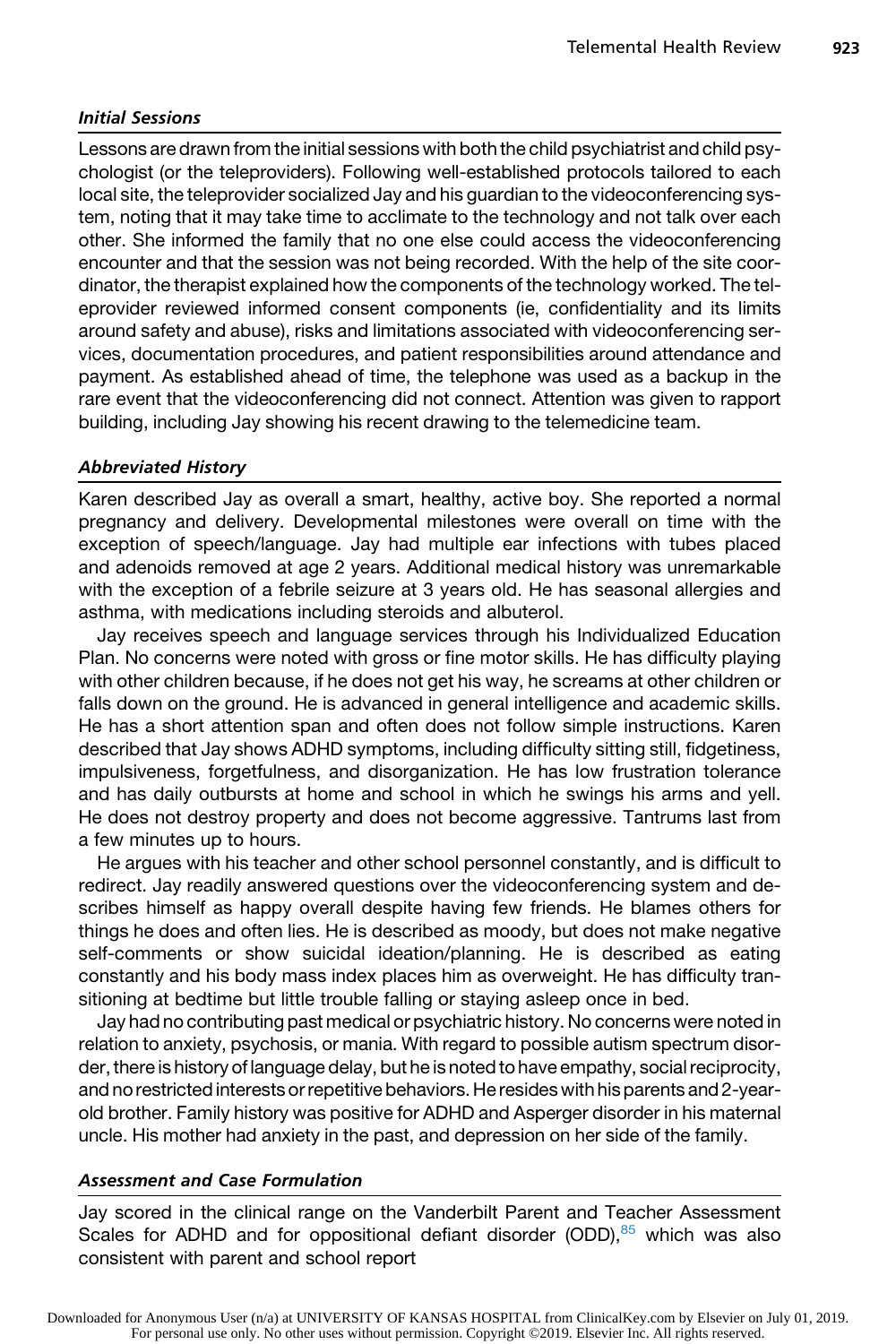He also scored in these clinical ranges on the Swanson, Nolan and Pelham Teacher and Parent Rating Scale–Fourth Version (SNAP-IV) parent and teacher scales.<sup>[86](#page-18-0)</sup> These results are similar to the narrative descriptions completed by his parents and teachers.

#### Interventions

The telemedicine treatment approaches across child psychiatry, child clinical psychology, autism assessment, and weight management are described here.

#### Child psychiatry

The child psychiatrist worked with the telemedicine coordinator to implement best practices around medication management, including tracking vital signs and weight, obtaining rating scales, checking metabolic laboratory work, and monitoring for adverse effects at each session. $87$  After establishing the relationship, the telepsychiatrist effectively gathered all key elements of the psychiatric evaluation. On mental status, Jay was hyper and impulsive. He appeared distractible during the interview, but with bright affect and happy mood. There were no hallucinations or suicidal or homicidal ideations. Based on history, rating scales, and presentation, he was diagnosed with ADHD and ODD. After discussing risks, benefits, and potential side effects, he was prescribed Adderall XR 5 mg and his family agreed to a trial of this medicine. The family was given ways to reach his psychiatrist between appointments in case of need for interim care.

Educating his family has been an important part of treatment, including discussion of the diagnoses, prognosis, and treatment options. For example, the family was directed to [CHADD.org](http://CHADD.org) and [parentsmedguide.org](http://parentsmedguide.org) as useful Web sites that address frequently asked questions and give resources to parents to help in the management of ADHD and other illnesses. Prescriptions for the schedule II medications were mailed to the patient's home. The child psychiatrist provided clear direction and her office contact number for interim needs such as requesting refills, asking questions, and reporting adverse effects.

At each follow-up appointment, it is helpful to have teacher and parent forms to quantify whether there is improvement. He was seen a month later and appeared to have improvement on the medicine, including improved ability to sit still and focus at school, and decreased number of outbursts. At 2-month follow-up, the parent reported that he had become more hyper and impulsive, and that outbursts had increased in frequency. The dose of Adderall XR was increased to 10 mg to better manage his symptoms. His parent called 3 months later to report that the increased dose again helped at first, but effects wear off over time. At the next appointment, Jay's medicine was switched to Concerta 18 mg and the family reported continued improvement at the follow-up, including better focus and decreased arguing. Jay will continue to follow in telemedicine as long as his family and clinician think it is helpful and practical. Once stabilized, some families elect to transition care back to their PCPs with consultation between the PCP and psychiatrist as needed.

#### Child clinical psychology

Treatment followed best practices for ADHD and ODD management.<sup>88</sup> Psychotherapy focused on evidence-based behavioral interventions, including sharing resources from *Parenting the Strong-Willed Child*<sup>[89](#page-18-0)</sup> with the family. Initial discussion reinforced close supervision of Jay in order to catch him being good, redirect him quickly, and keep him on routine. The family increased special time with Jay and were encouraged to target key behaviors and "pick battles," with an emphasis on decreasing lecture/verbal attention for negative behaviors. Sessions included review/practice of time-out as well as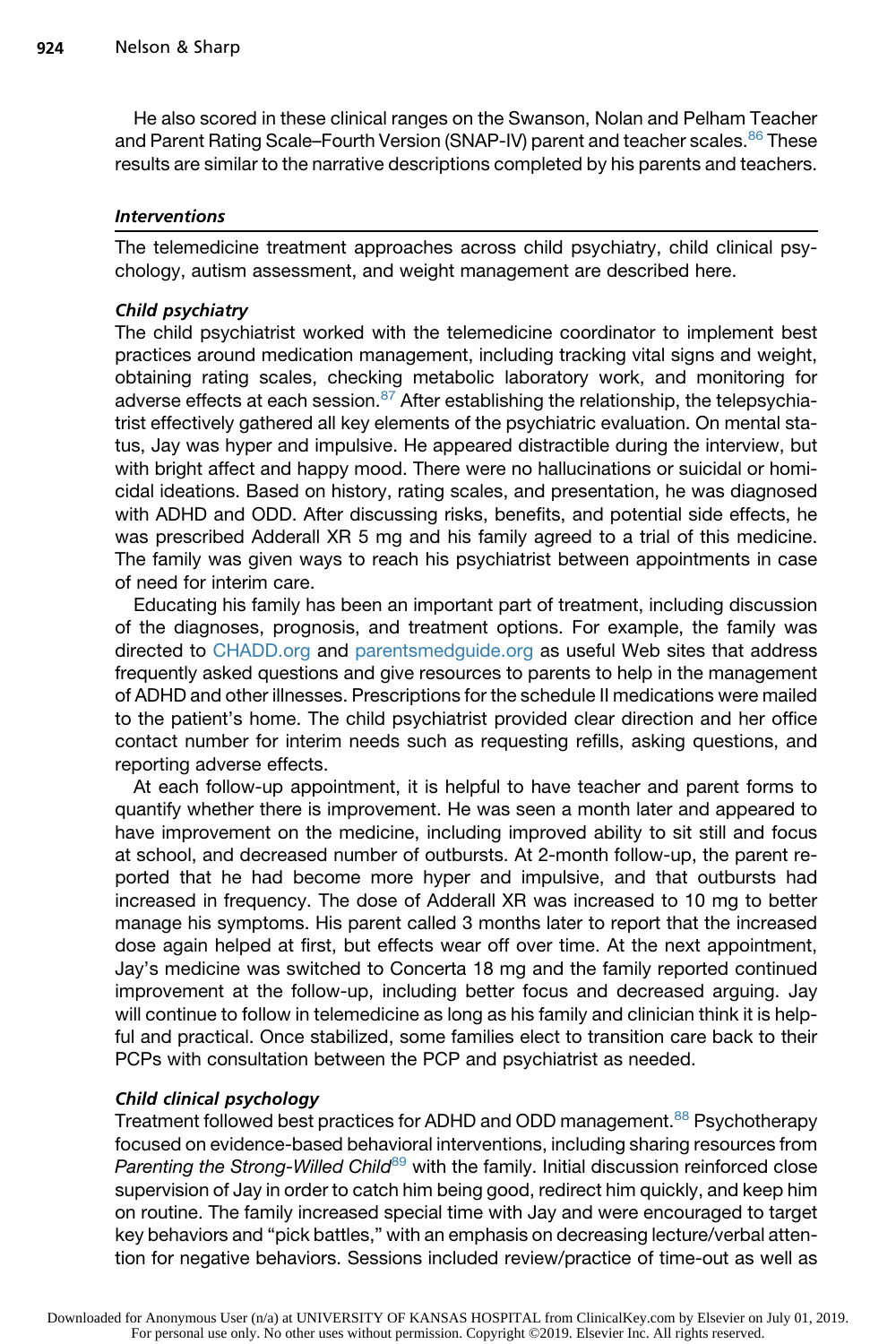use of a behavioral chart system to reinforce contingencies. Jay responded well to the sticker chart and worked to earn time on his iPad. A system of tracking behaviors and matching with rewards/consequences was established between home and school, with target behaviors including (1) making good choices with classmates (eg, no hitting, name calling), (2) following instructions, and (3) using an indoor voice (eg, no yelling). As in face-to-face settings, individual time with Jay focused on anger management strategies and social skills training. He was very engaged in role playing scenarios, more so than videoconferencing, particularly practicing steps on how to make friends and how to think through walking away when he is angry.

# Autism diagnostic team

Because of Jay's family history of autism spectrum disorder and his poor social skills, his parents elected to have him tested through a special telemedicine program through his school. An innovative integrated services model is used to connect families and local school teams with the interdisciplinary team at the academic health center. $53$  In the integrated model, trained autism diagnostic teams complete the autism measures on site at the school in order to examine characteristics of autism, including observation, play-based assessments, and parent interview. The local team then presents findings to the parents and developmental medicine team, who make the final diagnostic determination via telemedicine. Although Jay has some peer problems and behavioral rigidity and is reported to have some lack of empathy, Jay did not meet the criteria for autism spectrum disorder. The team reinforced the medication management and behavioral health strategies in order to control ADHD and oppositional behaviors.

# Pediatric psychology

As Jay's initial behavioral health concerns have improved, his family expressed interest in additional supports related to managing his weight because he is in the overweight category. He completed an initial session via telemedicine with the Healthy Hawks team, including a psychologist, physician, and dietician. The focus is on holistic healthy lifestyle activities across the family. $60$  The school team participation has helped integrate the healthy lifestyle approaches at home and school and reinforce healthy choices. In addition to one-on-one telemedicine visits, his family also plans to participate in an upcoming telemedicine group opportunity through Jay's school, which connects families at several schools to the intervention team at the academic health center.

#### Case Study Summary

The case study shows how telemental health services can reduce barriers to treatment. This case is noteworthy in the availability to see a specialist at a young age and the anticipated decreased in morbidity associated with poorly controlled behavioral health concerns. Although most elements of a visit are the same as in-person care, videoconferencing offers both unique advantages and challenges compared with in-person care. The teleproviders were able to ascertain adequate information at the initial visit to assist with a diagnosis and treatment plan. The patient and family quickly acclimated to the technology-supported environment and good rapport was established. From the teleproviders' perspectives, a major advantage of the videoconferencing system was the increased communication with a range of team participants, including extended family, primary care personnel, and school personnel, and the opportunity for input during assessment, treatment, and treatment maintenance. Adherence to regular follow-up visits was likely enhanced by the convenience of videoconferencing. However, creativity and planning ahead were required in order to share materials and to modify patient education strategies for videoconferencing.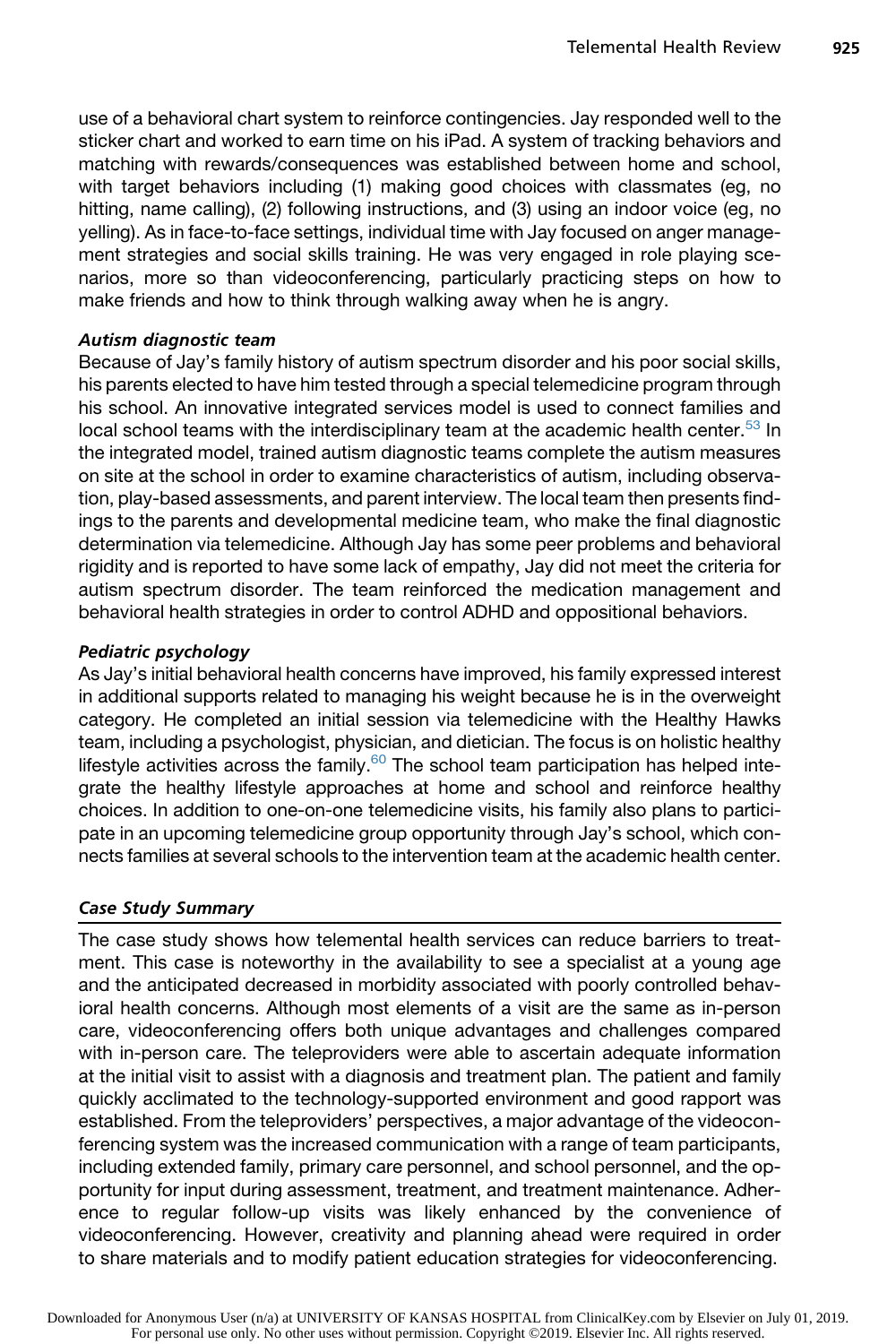<span id="page-13-0"></span>Another advantage was health care trainee participation at the academic health center. A graduate psychology student assisted throughout the assessment and treatment and residents from both child psychiatry and pediatrics were able to observe a telemedicine session. The trainees had no prior exposure to working with rural populations or with telemedicine and it is hoped that the experience will increase interest in working with underserved families in the future.<sup>[90](#page-18-0)</sup> In addition, the telemedicine site uses the videoconferencing setup not only to provide therapy services but also to support staff education around child behavioral health topics. Lunch-and-learn programs and other brief distance education offerings have helped the videoconferencing services grow quickly by helping personnel identify behavioral concerns and develop a positive professional relationship with the teleproviders.

#### SUMMARY

Because of the widening access gap to child behavioral health services, telemental health options are more needed than ever. Although the limited studies to date are encouraging, research is needed to better understand the unique advantages and disadvantages of services using videoconferencing. Research is especially needed in assessing adult models of care for children, including telemental health services in unsupervised settings such as the home. $91$  Emerging guidelines inform ethical best practices in providing therapy using videoconferencing, with continued emphasis on care based on patient and parents' preferences, developmental and diagnostic consider-ations, personnel and other resources at the remote site, and therapist comfort.<sup>[44](#page-16-0)</sup> As shown by the case example, telemental health has great potential to increase access to evidence-based assessment and treatment across behavioral health services for youth living in underserved communities.

New telemedicine approaches to meeting this demand are also needed, as well as meeting expectations for enhanced care coordination among primary care and behavioral health providers as part of medical home initiatives. The Patient Protection and Affordable Care Act has called for the meaningful use of telehealth technologies to improve health care and population health for all citizens. $92$  Collaborative care models in which the behavioral health professional, most often a psychiatrist, and PCP jointly manage a population of patients with a care manager have been descried with adults,  $93,94$  and have potential for incorporation into the pediatric medical home.<sup>2,95</sup> In addition, telementoring models such as Project ECHO (Extension for Community Healthcare Outcomes) use telemedicine technology to support collaboration between specialist teams and PCPs in providing high-quality interventions for child behavioral health concerns.<sup>[96](#page-18-0)</sup>

#### ACKNOWLEDGMENTS

The authors who like to acknowledge the valuable contribution of Ali Calkins, MA, research assistant at University of Kansas Center for Telemedicine & Telehealth in authoring this review.

#### REFERENCES

- 1. [Burke BL, Hall RW. Telemedicine: pediatric applications. Pediatrics 2015;136\(1\):](http://refhub.elsevier.com/S0031-3955(16)41034-5/sref1) [e293–308](http://refhub.elsevier.com/S0031-3955(16)41034-5/sref1).
- 2. American Academy of Pediatrics. Committee on Pediatric Workforce. 2015. Available at: [https://www.aap.org/en-us/about-the-aap/Committees-Councils-Sections/](https://www.aap.org/en-us/about-the-aap/Committees-Councils-Sections/Pages/Committee-on-Pediatric-Workforce.aspx) [Pages/Committee-on-Pediatric-Workforce.aspx](https://www.aap.org/en-us/about-the-aap/Committees-Councils-Sections/Pages/Committee-on-Pediatric-Workforce.aspx). Accessed May 1, 2016.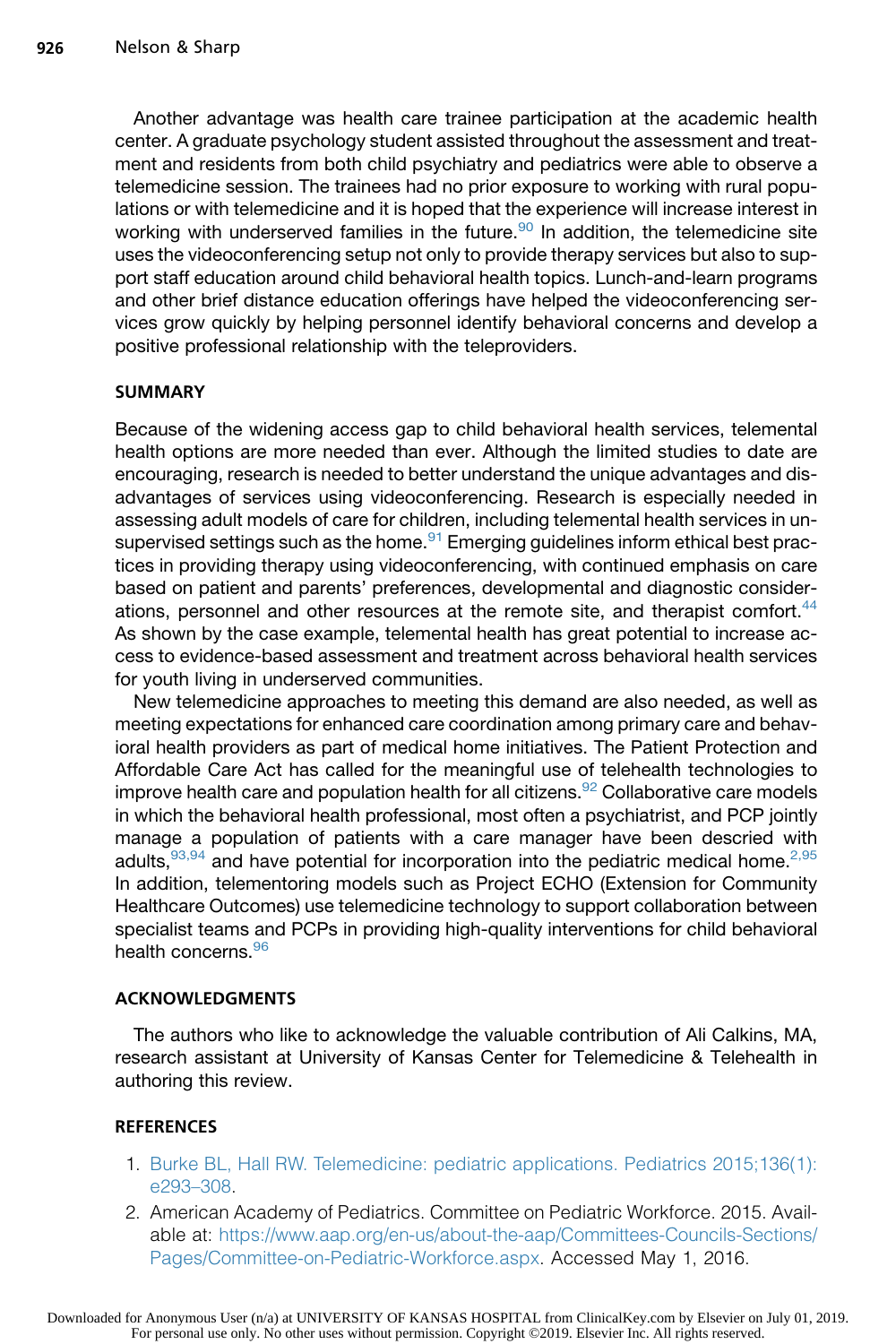- <span id="page-14-0"></span>3. [Goldstein F, Myers K. Telemental health: a new collaboration for pediatricians and](http://refhub.elsevier.com/S0031-3955(16)41034-5/sref3) [child psychiatrists. Pediatr Ann 2014;43\(2\):79–84](http://refhub.elsevier.com/S0031-3955(16)41034-5/sref3).
- 4. American Telemedicine Association (ATA) nomenclature. Available at: [http://www.](http://www.americantelemed.org/resources/nomenclature#T) [americantelemed.org/resources/nomenclature#T.](http://www.americantelemed.org/resources/nomenclature#T) Accessed May 1, 2016.
- 5. [Cain S, Nelson E, Myers K. Telemental health. In: Dulcan MK, editor. Dulcan's](http://refhub.elsevier.com/S0031-3955(16)41034-5/sref5) [textbook of child and adolescent psychiatry. Washington, DC: American Psychi](http://refhub.elsevier.com/S0031-3955(16)41034-5/sref5)[atric Publishing; 2015. p. 1–18](http://refhub.elsevier.com/S0031-3955(16)41034-5/sref5).
- 6. [Luxton D, Nelson E, Maheu M. A Practitioner's guide to telemental health. Wash](http://refhub.elsevier.com/S0031-3955(16)41034-5/sref6)[ington, DC: American Psychological Association Press; 2016](http://refhub.elsevier.com/S0031-3955(16)41034-5/sref6).
- 7. [Centers for Disease Control and Prevention \(CDC\). Mental health surveillance](http://refhub.elsevier.com/S0031-3955(16)41034-5/sref7) [among children—United States, 2005–2011. MMWR Surveill Summ 2013;62:1–35](http://refhub.elsevier.com/S0031-3955(16)41034-5/sref7).
- 8. [Newacheck PW, Taylor WR. Childhood chronic illness: prevalence, severity, and](http://refhub.elsevier.com/S0031-3955(16)41034-5/sref8) [impact. Am J Public Health 1992;82:364–71](http://refhub.elsevier.com/S0031-3955(16)41034-5/sref8).
- 9. [Myers KM, Cain S. Workgroup on quality. Practice parameter for telepsychiatry](http://refhub.elsevier.com/S0031-3955(16)41034-5/sref9) [with children and adolescents. J Am Acad Child Adolesc Psychiatry 2008;](http://refhub.elsevier.com/S0031-3955(16)41034-5/sref9) [47\(12\):1468–83](http://refhub.elsevier.com/S0031-3955(16)41034-5/sref9).
- 10. [Dulcan MK. Dulcan's textbook of child and adolescent psychiatry. Washington,](http://refhub.elsevier.com/S0031-3955(16)41034-5/sref10) [DC: American Psychiatric Publishing; 2015](http://refhub.elsevier.com/S0031-3955(16)41034-5/sref10).
- 11. [Weisz JR, Kazdin AE, editors. Evidence-based psychotherapies for children and](http://refhub.elsevier.com/S0031-3955(16)41034-5/sref11) [adolescents. 2nd edition. New York: Guilford Press; 2010.](http://refhub.elsevier.com/S0031-3955(16)41034-5/sref11)
- 12. [Roberts MC, Aylward BS, Wu YP, editors. Clinical practice of pediatric psychol](http://refhub.elsevier.com/S0031-3955(16)41034-5/sref12)[ogy. New York: Guilford; 2014](http://refhub.elsevier.com/S0031-3955(16)41034-5/sref12).
- 13. Association of American Medical Colleges, Center for Workforce Studies. Physician specialty data book. Washington, DC: Association of American Medical Colleges; 2012. Available at: [https://www.aamc.org/download/313228/data/](https://www.aamc.org/download/313228/data/2012physicianspecialtydatabook.pdf) [2012physicianspecialtydatabook.pdf](https://www.aamc.org/download/313228/data/2012physicianspecialtydatabook.pdf). Accessed May 1, 2016.
- 14. [Flaum M. Telemental health as a solution to the widening gap between supply](http://refhub.elsevier.com/S0031-3955(16)41034-5/sref14) [and demand for mental health services. In: Myers K, Turvey C, editors. Telemental](http://refhub.elsevier.com/S0031-3955(16)41034-5/sref14) [health: clinical, technical and administrative foundations for evidence-based](http://refhub.elsevier.com/S0031-3955(16)41034-5/sref14) [practice. London: Elsevier; 2013. p. 11–25](http://refhub.elsevier.com/S0031-3955(16)41034-5/sref14).
- 15. [Thomas CR, Holzer CE. The continuing shortage of child and adolescent psychi](http://refhub.elsevier.com/S0031-3955(16)41034-5/sref15)[atrists. J Am Acad Child Adolesc Psychiatry 2006;45\(9\):1023–31](http://refhub.elsevier.com/S0031-3955(16)41034-5/sref15).
- 16. American Psychological Association. APA survey of psychology health service providers. Washington, DC: American Psychological Association; 2008. Available at: [http://www.apa.org/workforce/publications/08-hsp/index.aspx.](http://www.apa.org/workforce/publications/08-hsp/index.aspx) Accessed May 1, 2016.
- 17. American Psychological Association. Underserved population: practice setting matters, 2011. Available at: [http://www.apa.org/workforce/snapshots/](http://www.apa.org/workforce/snapshots/2011/underserved-population.pdf) [2011/underserved-population.pdf](http://www.apa.org/workforce/snapshots/2011/underserved-population.pdf). Accessed May 1, 2016.
- 18. [Kazdin AE, Blase SL. Rebooting psychotherapy research and practice to reduce](http://refhub.elsevier.com/S0031-3955(16)41034-5/sref18) [the burden of mental illness. Perspect Psychol Sci 2011;6\(1\):21–37.](http://refhub.elsevier.com/S0031-3955(16)41034-5/sref18)
- 19. [Michalski DS, Kohout JL. The state of the psychology health service provider](http://refhub.elsevier.com/S0031-3955(16)41034-5/sref19) [workforce. Am Psychol 2011;66\(9\):825–34](http://refhub.elsevier.com/S0031-3955(16)41034-5/sref19).
- 20. [Merikangas KR, He JP, Burstein M, et al. Service utilization for lifetime mental disor](http://refhub.elsevier.com/S0031-3955(16)41034-5/sref20)[ders in U.S. adolescents: results of the National Comorbidity Survey-Adolescent](http://refhub.elsevier.com/S0031-3955(16)41034-5/sref20) [Supplement \(NCS-A\). J Am Acad Child Adolesc Psychiatry 2011;50:32–45](http://refhub.elsevier.com/S0031-3955(16)41034-5/sref20).
- 21. [Comer JS, Barlow DH. The occasional case against broad dissemination and im](http://refhub.elsevier.com/S0031-3955(16)41034-5/sref21)[plementation: retaining a role for specialty care in the delivery of psychological](http://refhub.elsevier.com/S0031-3955(16)41034-5/sref21) [treatments. Am Psychol 2014;69:1–18](http://refhub.elsevier.com/S0031-3955(16)41034-5/sref21).
- 22. [Smalley B, Warren J, Rainer J, editors. Rural mental health. New York: Springer;](http://refhub.elsevier.com/S0031-3955(16)41034-5/sref22) [2012.](http://refhub.elsevier.com/S0031-3955(16)41034-5/sref22)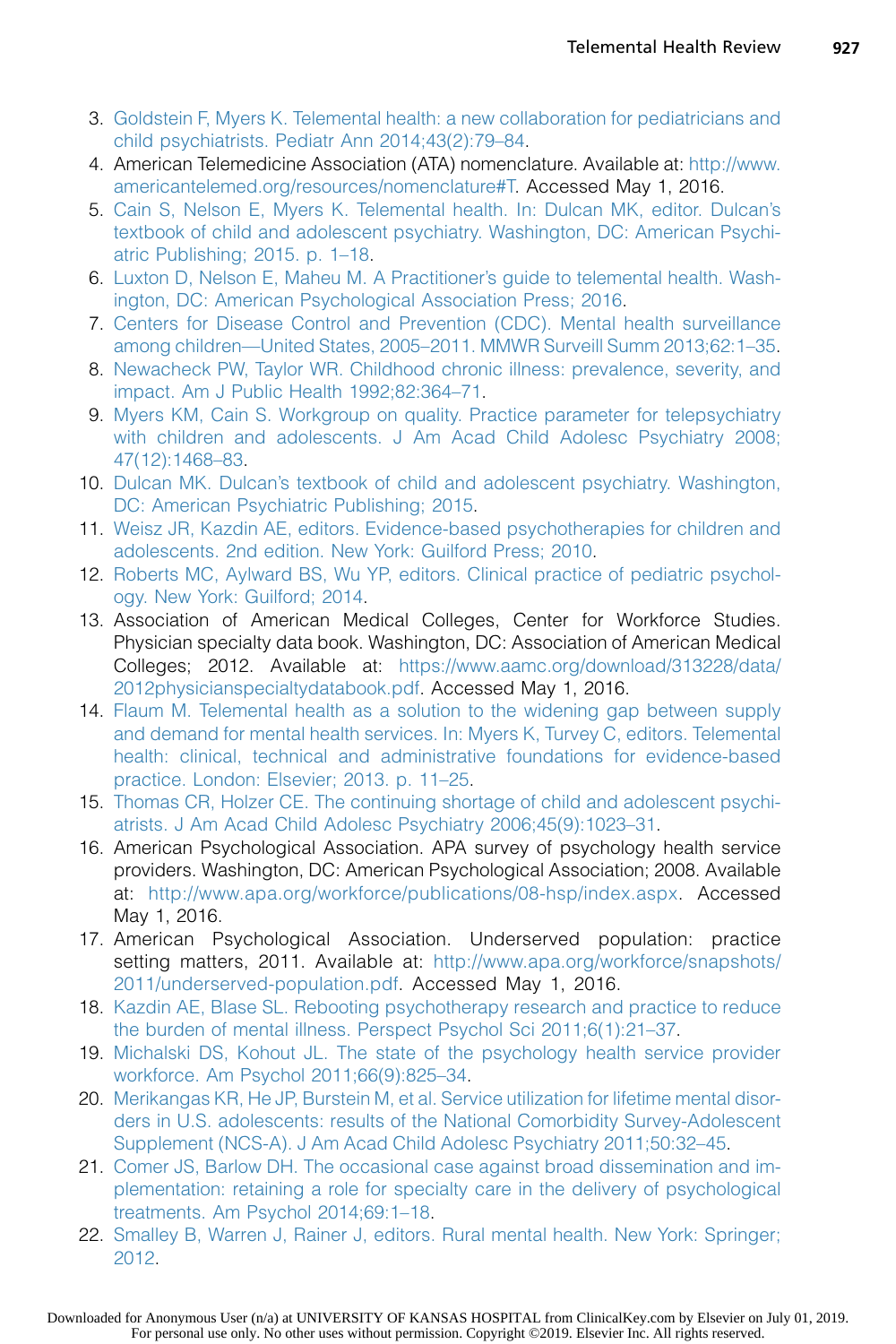- <span id="page-15-0"></span>23. [American Academy of Pediatrics. The new morbidity revisited: a renewed](http://refhub.elsevier.com/S0031-3955(16)41034-5/sref23) [commitment to the psychosocial aspects of pediatric care. Pediatrics 2001;](http://refhub.elsevier.com/S0031-3955(16)41034-5/sref23) [108\(5\):1227–30.](http://refhub.elsevier.com/S0031-3955(16)41034-5/sref23)
- 24. [Duncan AB, Velasquez SE, Nelson EL. Using videoconferencing to provide psy](http://refhub.elsevier.com/S0031-3955(16)41034-5/sref24)[chological services to rural children and adolescents: A review and case](http://refhub.elsevier.com/S0031-3955(16)41034-5/sref24) [example. J Clin Child Adolesc Psychol 2014;43\(1\):115–27.](http://refhub.elsevier.com/S0031-3955(16)41034-5/sref24)
- 25. [Spaulding R, Cain S, Sonnenschein K. Urban telepsychiatry: uncommon service](http://refhub.elsevier.com/S0031-3955(16)41034-5/sref25) [for a common need. Child Adolesc Psychiatr Clin N Am 2011;20\(1\):29–39.](http://refhub.elsevier.com/S0031-3955(16)41034-5/sref25)
- 26. [Stephan SH, Lever N, Bernstein L, et al. Telemental health in schools. J Child](http://refhub.elsevier.com/S0031-3955(16)41034-5/sref26) [Adolesc Psychopharmacol 2016;26\(3\):266–72](http://refhub.elsevier.com/S0031-3955(16)41034-5/sref26).
- 27. [Savin D, Glueck DA, Chardavoyne J, et al. Bridging cultures: child psychiatry via](http://refhub.elsevier.com/S0031-3955(16)41034-5/sref27) [videoconferencing. Child Adolesc Psychiatr Clin N Am 2011;20\(1\):125–34.](http://refhub.elsevier.com/S0031-3955(16)41034-5/sref27)
- 28. [Nelson EL, Bui T. Rural telepsychology services for children and adolescents.](http://refhub.elsevier.com/S0031-3955(16)41034-5/sref28) [J Clin Psychol 2010;66\(5\):490–501](http://refhub.elsevier.com/S0031-3955(16)41034-5/sref28).
- 29. [Van Allen J, Davis AM, Lassen S. The use of telemedicine in pediatric psychol](http://refhub.elsevier.com/S0031-3955(16)41034-5/sref29)[ogy: research review and current applications. Child Adolesc Psychiatr Clin N](http://refhub.elsevier.com/S0031-3955(16)41034-5/sref29) [Am 2011;20:55–66.](http://refhub.elsevier.com/S0031-3955(16)41034-5/sref29)
- 30. [Elford DR, White H, Bowering R, et al. A randomized controlled trial of child psy](http://refhub.elsevier.com/S0031-3955(16)41034-5/sref30)[chiatric assessments conducted using videoconferencing. J Telemed Telecare](http://refhub.elsevier.com/S0031-3955(16)41034-5/sref30) [2000;6:73–82](http://refhub.elsevier.com/S0031-3955(16)41034-5/sref30).
- 31. [Elford DR, White H, St. John K, et al. A prospective satisfaction study and cost](http://refhub.elsevier.com/S0031-3955(16)41034-5/sref31) [analysis of a pilot child telepsychiatry service in Newfoundland. J Telemed Tele](http://refhub.elsevier.com/S0031-3955(16)41034-5/sref31)[care 2001;7:73–81](http://refhub.elsevier.com/S0031-3955(16)41034-5/sref31).
- 32. [Greenberg N, Boydell KM, Volpe T. Pediatric telepsychiatry in Ontario: caregiver](http://refhub.elsevier.com/S0031-3955(16)41034-5/sref32) [and service provider perspectives. J Behav Health Serv Res 2006;33\(1\):105–11.](http://refhub.elsevier.com/S0031-3955(16)41034-5/sref32)
- 33. [Lau ME, Way BB, Fremont WP. Assessment of SUNY Upstate Medical University's](http://refhub.elsevier.com/S0031-3955(16)41034-5/sref33) [child telepsychiatry consultation program. Int J Psychiatry Med 2011;42\(1\):93–104.](http://refhub.elsevier.com/S0031-3955(16)41034-5/sref33)
- 34. [Myers K, Valentine J, Morganthaler R, et al. Telepsychiatry with incarcerated](http://refhub.elsevier.com/S0031-3955(16)41034-5/sref34) [youth. J Adolesc Health 2006;38\(6\):643–8.](http://refhub.elsevier.com/S0031-3955(16)41034-5/sref34)
- 35. [Myers K, Valentine JM, Melzer SM. Feasibility, acceptability, and sustainability of](http://refhub.elsevier.com/S0031-3955(16)41034-5/sref35) [telepsychiatry for children and adolescents. Psychiatr Serv 2007;58:1493–6.](http://refhub.elsevier.com/S0031-3955(16)41034-5/sref35)
- 36. [Myers KM, Vander Stoep A, McCarty CA, et al. Child and adolescent telepsychia](http://refhub.elsevier.com/S0031-3955(16)41034-5/sref36)[try: variations in utilization, referral patterns and practice trends. J Telemed Tele](http://refhub.elsevier.com/S0031-3955(16)41034-5/sref36)[care 2010;16:128–33](http://refhub.elsevier.com/S0031-3955(16)41034-5/sref36).
- 37. [Myers K, Vander Stoep A, Lobdell C. Feasibility of conducting a randomized](http://refhub.elsevier.com/S0031-3955(16)41034-5/sref37) [controlled trial of telemental health with children diagnosed with attention](http://refhub.elsevier.com/S0031-3955(16)41034-5/sref37)[deficit/hyperactivity disorder in underserved communities. J Child Adolesc Psy](http://refhub.elsevier.com/S0031-3955(16)41034-5/sref37)[chopharmacol 2013;23\(6\):372–8.](http://refhub.elsevier.com/S0031-3955(16)41034-5/sref37)
- 38. [Myers K, Vander Stoep A, Zhou C, et al. Effectiveness of a telehealth service de](http://refhub.elsevier.com/S0031-3955(16)41034-5/sref38)[livery model for treating attention-deficit/hyperactivity disorder: a community](http://refhub.elsevier.com/S0031-3955(16)41034-5/sref38)[based randomized controlled trial. J Am Acad Child Adolesc Psychiatry 2015;](http://refhub.elsevier.com/S0031-3955(16)41034-5/sref38) [54\(4\):263–74.](http://refhub.elsevier.com/S0031-3955(16)41034-5/sref38)
- 39. [Pakyurek M, Yellowlees P, Hilty D. The child and adolescent telepsychiatry](http://refhub.elsevier.com/S0031-3955(16)41034-5/sref39) [consultation: can it be a more effective clinical process for certain patients](http://refhub.elsevier.com/S0031-3955(16)41034-5/sref39) [than conventional practice? Telemed J E Health 2010;16\(3\):289–92.](http://refhub.elsevier.com/S0031-3955(16)41034-5/sref39)
- 40. [Rockhill C, Violette H, Vander Stoep A, et al. Caregivers' distress: Youth with](http://refhub.elsevier.com/S0031-3955(16)41034-5/sref40) [attention-deficit/hyperactivity disorder and comorbid disorders assessed via tele](http://refhub.elsevier.com/S0031-3955(16)41034-5/sref40)[mental health. J Child Adolesc Psychopharmacol 2013;23\(6\):379–85.](http://refhub.elsevier.com/S0031-3955(16)41034-5/sref40)
- 41. [Szeftel R, Federico C, Hakak R, et al. Improved access to mental health evalua](http://refhub.elsevier.com/S0031-3955(16)41034-5/sref41)[tion for patients with developmental disabilities using telepsychiatry. J Telemed](http://refhub.elsevier.com/S0031-3955(16)41034-5/sref41) [Telecare 2012;18\(6\):317–21.](http://refhub.elsevier.com/S0031-3955(16)41034-5/sref41)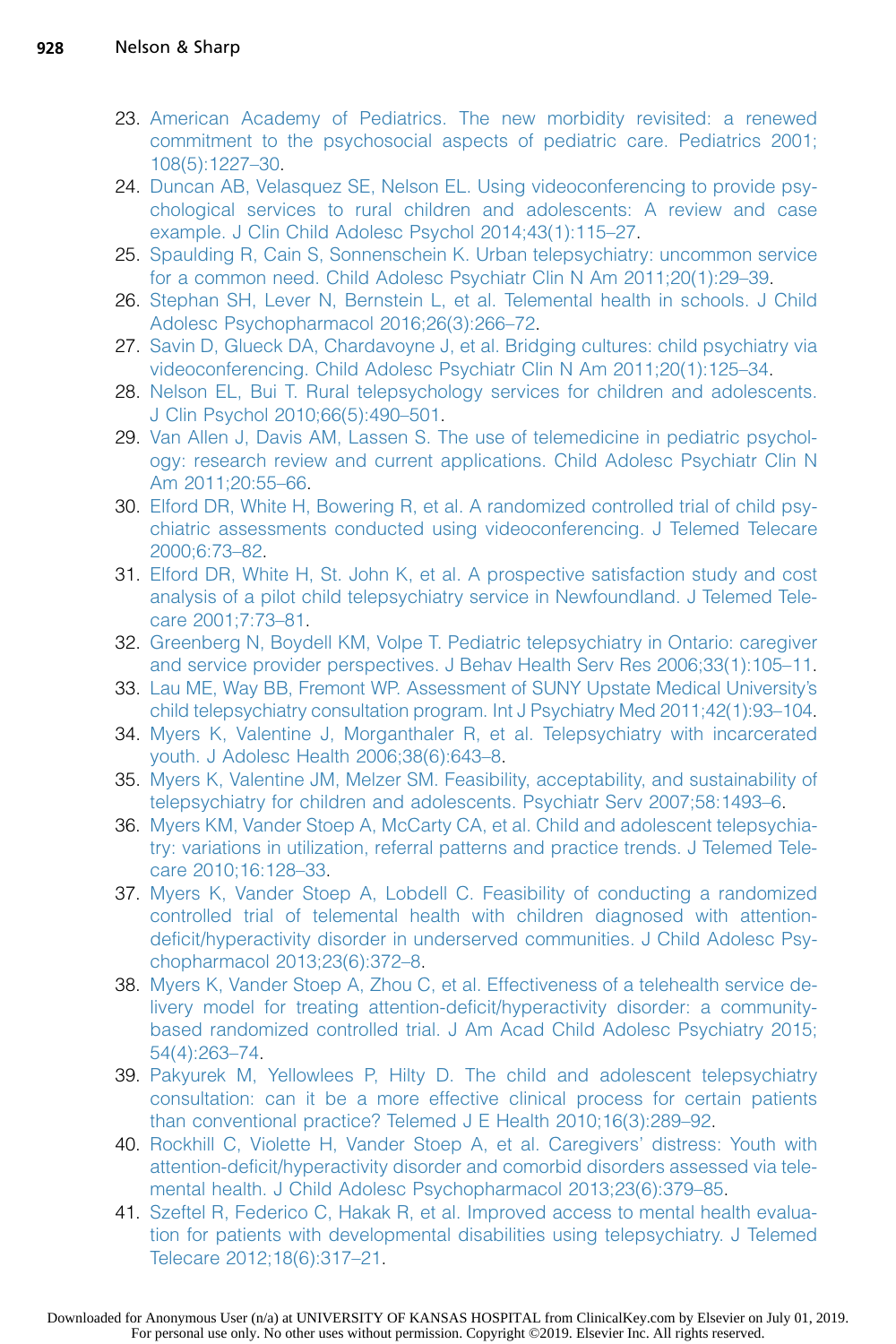- <span id="page-16-0"></span>42. [Yellowlees PM, Hilty DM, Marks SL, et al. A retrospective analysis of a child and](http://refhub.elsevier.com/S0031-3955(16)41034-5/sref42) [adolescent eMental Health program. J Am Acad Child Adolesc Psychiatry 2008;](http://refhub.elsevier.com/S0031-3955(16)41034-5/sref42) [47\(1\):103–7](http://refhub.elsevier.com/S0031-3955(16)41034-5/sref42).
- 43. [Myers KM, Sulzbacher S, Melzer SM. Telepsychiatry with children and adoles](http://refhub.elsevier.com/S0031-3955(16)41034-5/sref43)[cents: are patients comparable to those evaluated in usual outpatient care? Tel](http://refhub.elsevier.com/S0031-3955(16)41034-5/sref43)[emed J E Health 2004;10:278–85](http://refhub.elsevier.com/S0031-3955(16)41034-5/sref43).
- 44. [Myers KM, Valentine JM, Melzer SM. Child and adolescent telepsychiatry: utiliza](http://refhub.elsevier.com/S0031-3955(16)41034-5/sref44)[tion and satisfaction. Telemed J E Health 2008;14\(2\):131–7.](http://refhub.elsevier.com/S0031-3955(16)41034-5/sref44)
- 45. [Fox KC, Conner P, McCullers E, et al. Effect of a behavioural health and specialty](http://refhub.elsevier.com/S0031-3955(16)41034-5/sref45) [care telemedicine programme on goal attainment for youths in juvenile detention.](http://refhub.elsevier.com/S0031-3955(16)41034-5/sref45) [J Telemed Telecare 2008;14\(5\):227–30.](http://refhub.elsevier.com/S0031-3955(16)41034-5/sref45)
- 46. [Heitzman-Powell LS, Buzhardt J, Rusinko LC, et al. Formative evaluation of an](http://refhub.elsevier.com/S0031-3955(16)41034-5/sref46) [ABA outreach training program for parents of children with autism in remote](http://refhub.elsevier.com/S0031-3955(16)41034-5/sref46) [areas. Focus Autism Other Dev Disabl 2013;29:23–38.](http://refhub.elsevier.com/S0031-3955(16)41034-5/sref46)
- 47. [Himle MB, Freitag M, Walther M, et al. A randomized pilot trial comparing video](http://refhub.elsevier.com/S0031-3955(16)41034-5/sref47)[conference versus face-to-face delivery of behavior therapy for childhood tic dis](http://refhub.elsevier.com/S0031-3955(16)41034-5/sref47)[orders. Behav Res Ther 2012;50:565–70.](http://refhub.elsevier.com/S0031-3955(16)41034-5/sref47)
- 48. [Tse YJ, McCarty CA, Vander Stoep A, et al. Teletherapy delivery of caregiver](http://refhub.elsevier.com/S0031-3955(16)41034-5/sref48) [behavior training for children with attention-deficit hyperactivity disorder. Telemed](http://refhub.elsevier.com/S0031-3955(16)41034-5/sref48) [J E Health 2015;21\(6\):451–8](http://refhub.elsevier.com/S0031-3955(16)41034-5/sref48).
- 49. [Nelson E, Barnard M, Cain S. Feasibility of teletherapy for childhood depression.](http://refhub.elsevier.com/S0031-3955(16)41034-5/sref49) [Counsell Psychother Res 2006;6\(3\):191–5](http://refhub.elsevier.com/S0031-3955(16)41034-5/sref49).
- 50. [Nelson EL, Duncan A, Peacock G, et al. School-based telemedicine and adher](http://refhub.elsevier.com/S0031-3955(16)41034-5/sref50)[ence to national guidelines for ADHD evaluation. Psychol Serv 2012;9\(3\):293–7](http://refhub.elsevier.com/S0031-3955(16)41034-5/sref50).
- 51. [Reese RJ, Slone NC, Soares N, et al. Telehealth for underserved families: an](http://refhub.elsevier.com/S0031-3955(16)41034-5/sref51) [evidence-based parenting program. Psychol Serv 2012;9\(3\):320–2.](http://refhub.elsevier.com/S0031-3955(16)41034-5/sref51)
- 52. [Reese RM, Jamison R, Wendland M, et al. Evaluating interactive videoconfer](http://refhub.elsevier.com/S0031-3955(16)41034-5/sref52)[encing for assessing symptoms of autism. Telemed J E Health 2013;19\(9\):671–7](http://refhub.elsevier.com/S0031-3955(16)41034-5/sref52).
- 53. [Reese RM, Braun MJ, Hoffmeier S, et al. Preliminary evidence for the integrated](http://refhub.elsevier.com/S0031-3955(16)41034-5/sref53) [systems using telemedicine. Telemed J E Health 2015;21\(7\):581–7](http://refhub.elsevier.com/S0031-3955(16)41034-5/sref53).
- 54. [Stain HJ, Payne K, Thienel R, et al. The feasibility of videoconferencing for neu](http://refhub.elsevier.com/S0031-3955(16)41034-5/sref54)[ropsychological assessments of rural youth experiencing early psychosis.](http://refhub.elsevier.com/S0031-3955(16)41034-5/sref54) [J Telemed Telecare 2011;17\(6\):328–31.](http://refhub.elsevier.com/S0031-3955(16)41034-5/sref54)
- 55. [Storch EA, Caporino NE, Morgan JR, et al. Preliminary investigation of web](http://refhub.elsevier.com/S0031-3955(16)41034-5/sref55)[camera delivered cognitive-behavioral therapy for youth with obsessive](http://refhub.elsevier.com/S0031-3955(16)41034-5/sref55)[compulsive disorder. Psychiatry Res 2011;189\(3\):407–12](http://refhub.elsevier.com/S0031-3955(16)41034-5/sref55).
- 56. [Xie Y, Dixon JF, Yee OM, et al. A study on the effectiveness of videoconferencing](http://refhub.elsevier.com/S0031-3955(16)41034-5/sref56) [on teaching parent training skills to parents of children with ADHD. Telemed J E](http://refhub.elsevier.com/S0031-3955(16)41034-5/sref56) [Health 2013;19\(3\):192–9](http://refhub.elsevier.com/S0031-3955(16)41034-5/sref56).
- 57. [Bensink M, Armfield N, Irving H, et al. A pilot study of videotelephone-based sup](http://refhub.elsevier.com/S0031-3955(16)41034-5/sref57)[port for newly diagnosed paediatric oncology patients and their families.](http://refhub.elsevier.com/S0031-3955(16)41034-5/sref57) [J Telemed Telecare 2008;14:315–21.](http://refhub.elsevier.com/S0031-3955(16)41034-5/sref57)
- 58. [Clawson B, Selden M, Lacks M, et al. Complex pediatric feeding disorders: using](http://refhub.elsevier.com/S0031-3955(16)41034-5/sref58) [teleconferencing technology to improve access to a treatment program. Pediatr](http://refhub.elsevier.com/S0031-3955(16)41034-5/sref58) [Nurs 2008;34\(3\):213–6.](http://refhub.elsevier.com/S0031-3955(16)41034-5/sref58)
- 59. [Davis AM, Sampilo M, Gallagher KS, et al. Treating rural pediatric obesity through](http://refhub.elsevier.com/S0031-3955(16)41034-5/sref59) [telemedicine: outcomes from a small randomized controlled trial. J Pediatr Psy](http://refhub.elsevier.com/S0031-3955(16)41034-5/sref59)[chol 2013;38\(9\):932–43](http://refhub.elsevier.com/S0031-3955(16)41034-5/sref59).
- 60. [Davis AM, Sampilo M, Gallagher KC, et al. Treating rural pediatric obesity through](http://refhub.elsevier.com/S0031-3955(16)41034-5/sref60) [telemedicine vs. telephone: outcomes from a cluster randomized controlled trial.](http://refhub.elsevier.com/S0031-3955(16)41034-5/sref60) [J Telemed Telecare 2016;22\(2\):86–95.](http://refhub.elsevier.com/S0031-3955(16)41034-5/sref60)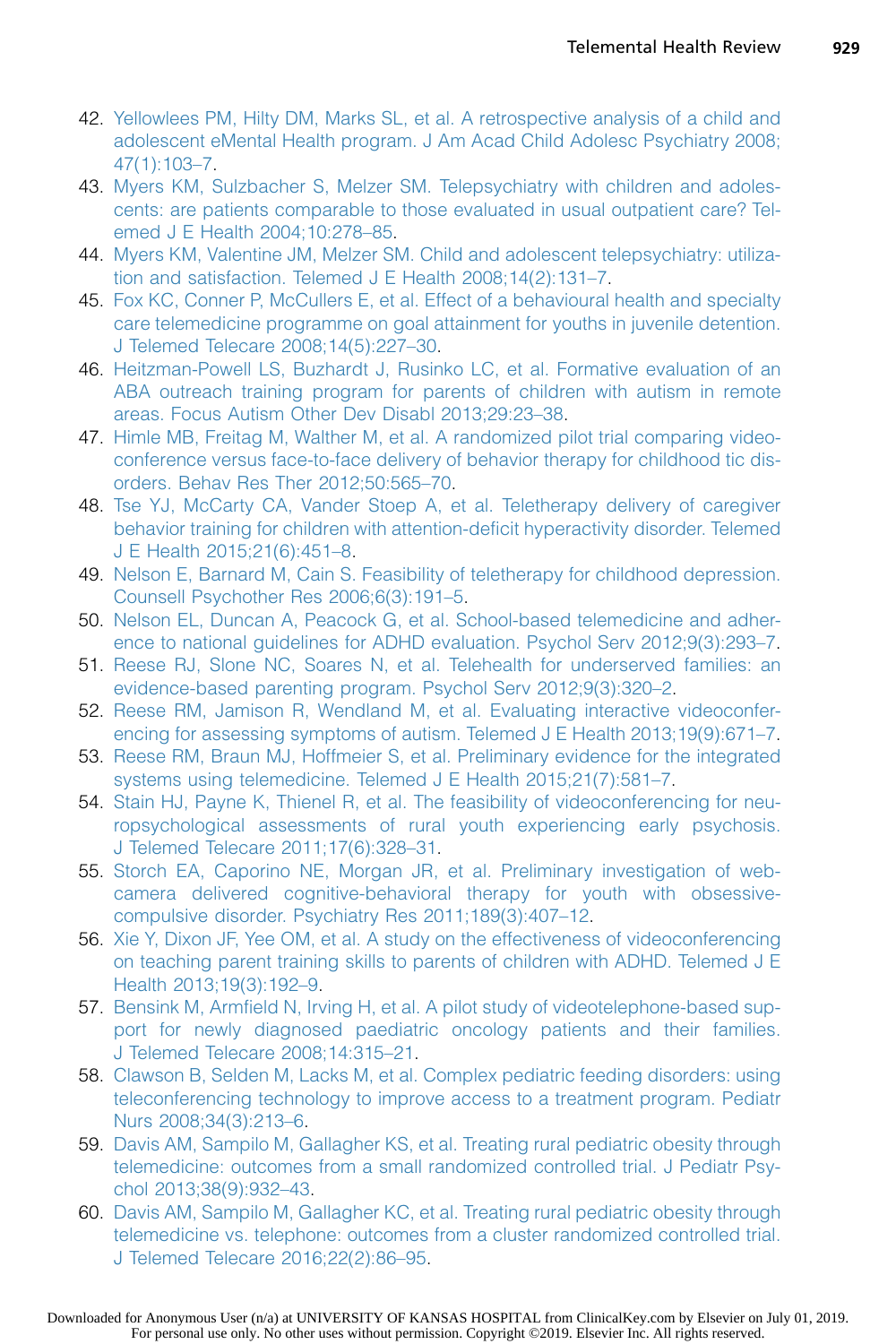- <span id="page-17-0"></span>61. [Freeman KA, Duke DC, Harris MA. Behavioral health care for adolescents with](http://refhub.elsevier.com/S0031-3955(16)41034-5/sref61) [poorly controlled diabetes via Skype: does working alliance remain intact?](http://refhub.elsevier.com/S0031-3955(16)41034-5/sref61) [J Diabetes Sci Technol 2013;7\(3\):727–35.](http://refhub.elsevier.com/S0031-3955(16)41034-5/sref61)
- 62. [Glueckauf RL, Fritz SP, Ecklund-Johnson EP, et al. Videoconferencing-based](http://refhub.elsevier.com/S0031-3955(16)41034-5/sref62) [family counseling for rural teenagers with epilepsy: phase 1 findings. Rehabil](http://refhub.elsevier.com/S0031-3955(16)41034-5/sref62) [Psychol 2002;47\(1\):49–72.](http://refhub.elsevier.com/S0031-3955(16)41034-5/sref62)
- 63. [Hommel KA, Hente E, Herzer M, et al. Telehealth behavioral treatment for medi](http://refhub.elsevier.com/S0031-3955(16)41034-5/sref63)[cation nonadherence: a pilot and feasibility study. Eur J Gastroenterol Hepatol](http://refhub.elsevier.com/S0031-3955(16)41034-5/sref63) [2013;25\(4\):469–73](http://refhub.elsevier.com/S0031-3955(16)41034-5/sref63).
- 64. [Lipana LS, Bindal D, Nettiksimmons J, et al. Telemedicine and face-to-face care](http://refhub.elsevier.com/S0031-3955(16)41034-5/sref64) [for pediatric obesity. Telemed J E Health 2013;19\(10\):806–8](http://refhub.elsevier.com/S0031-3955(16)41034-5/sref64).
- 65. [Morgan RD, Patrick AR, Magaletta P. Does the use of telemental health alter the](http://refhub.elsevier.com/S0031-3955(16)41034-5/sref65) [treatment experience? Inmates' perceptions of telemental health versus face-to](http://refhub.elsevier.com/S0031-3955(16)41034-5/sref65)[face treatment modalities. J Consult Clin Psychol 2008;76:158–62.](http://refhub.elsevier.com/S0031-3955(16)41034-5/sref65)
- 66. [Mulgrew KW, Shaikh U, Nettiksimmons J. Comparison of parent satisfaction with](http://refhub.elsevier.com/S0031-3955(16)41034-5/sref66) [care for childhood obesity delivered face-to-face and by telemedicine. Telemed J](http://refhub.elsevier.com/S0031-3955(16)41034-5/sref66) [E Health 2011;17:383–7.](http://refhub.elsevier.com/S0031-3955(16)41034-5/sref66)
- 67. [Shaikh U, Cole SL, Marcin JP, et al. Clinical management and patient outcomes](http://refhub.elsevier.com/S0031-3955(16)41034-5/sref67) [among children and adolescents receiving telemedicine consultations for](http://refhub.elsevier.com/S0031-3955(16)41034-5/sref67) [obesity. Telemed J E Health 2008;14\(5\):434–40](http://refhub.elsevier.com/S0031-3955(16)41034-5/sref67).
- 68. [Wilkinson OM, Duncan-Skingle F, Pryor JA, et al. A feasibility study of home tele](http://refhub.elsevier.com/S0031-3955(16)41034-5/sref68)[medicine for patients with cystic fibrosis awaiting transplantation. J Telemed Tele](http://refhub.elsevier.com/S0031-3955(16)41034-5/sref68)[care 2008;14\(4\):182–5.](http://refhub.elsevier.com/S0031-3955(16)41034-5/sref68)
- 69. [Witmans MB, Dick B, Good J, et al. Delivery of pediatric sleep services via tele](http://refhub.elsevier.com/S0031-3955(16)41034-5/sref69)[health: the Alberta experience and lessons learned. Behav Sleep Med 2008;6:](http://refhub.elsevier.com/S0031-3955(16)41034-5/sref69) [207–19.](http://refhub.elsevier.com/S0031-3955(16)41034-5/sref69)
- 70. [Marcin JP, Nesbitt TS, Cole SL, et al. Changes in diagnosis, treatment, and clin](http://refhub.elsevier.com/S0031-3955(16)41034-5/sref70)[ical improvement among patients receiving telemedicine consultations. Telemed](http://refhub.elsevier.com/S0031-3955(16)41034-5/sref70) [J E Health 2005;11\(1\):36–43](http://refhub.elsevier.com/S0031-3955(16)41034-5/sref70).
- 71. [Boydell KM, Volpe T, Kertes A, et al. A review of the outcomes of the recommen](http://refhub.elsevier.com/S0031-3955(16)41034-5/sref71)[dations made during paediatric telepsychiatry consultations. J Telemed Telecare](http://refhub.elsevier.com/S0031-3955(16)41034-5/sref71) [2007;13\(6\):277–81](http://refhub.elsevier.com/S0031-3955(16)41034-5/sref71).
- 72. [Nelson E, Patton S. Using videoconferencing to deliver individual therapy and pe](http://refhub.elsevier.com/S0031-3955(16)41034-5/sref72)[diatric psychology interventions with children and adolescents. J Child Adolesc](http://refhub.elsevier.com/S0031-3955(16)41034-5/sref72) [Psychopharmacol 2016;26\(3\):212–20](http://refhub.elsevier.com/S0031-3955(16)41034-5/sref72).
- 73. [Comer JS, Furr JM, Cooper-Vince CE, et al. Internet-delivered, family-based](http://refhub.elsevier.com/S0031-3955(16)41034-5/sref73) [treatment for early-onset OCD: a preliminary case series. J Clin Child Adolesc](http://refhub.elsevier.com/S0031-3955(16)41034-5/sref73) [Psychol 2014;43\(1\):74–87.](http://refhub.elsevier.com/S0031-3955(16)41034-5/sref73)
- 74. [Gros DF, Morland LA, Greene CJ, et al. Delivery of evidence-based psychother](http://refhub.elsevier.com/S0031-3955(16)41034-5/sref74)[apy via video telehealth. J Psychopathol Behav Assess 2013;35\(4\):506–21](http://refhub.elsevier.com/S0031-3955(16)41034-5/sref74).
- 75. [Hilty DM, Ferrer DC, Parish MB, et al. The effectiveness of telemental health: a](http://refhub.elsevier.com/S0031-3955(16)41034-5/sref75) [2013 review. Telemed J E Health 2013;19:444–54](http://refhub.elsevier.com/S0031-3955(16)41034-5/sref75).
- 76. [American Academy of Pediatrics. Clinical practice guideline: diagnosis and eval](http://refhub.elsevier.com/S0031-3955(16)41034-5/sref76)[uation of the child with attention-deficit/hyperactivity disorder. Pediatrics 2000;](http://refhub.elsevier.com/S0031-3955(16)41034-5/sref76) [105:1158–70.](http://refhub.elsevier.com/S0031-3955(16)41034-5/sref76)
- 77. [Palmer NB, Myers KM, Vander Stoep A, et al. Attention-deficit/hyperactivity disor](http://refhub.elsevier.com/S0031-3955(16)41034-5/sref77)[der and telemental health. Curr Psychiatry Rep 2010;12\(5\):409–17](http://refhub.elsevier.com/S0031-3955(16)41034-5/sref77).
- 78. [Grady B, Myers KM, Nelson EL, et al. Evidence-based practice for telemental](http://refhub.elsevier.com/S0031-3955(16)41034-5/sref78) [health. Telemed J E Health 2011;17:131–48.](http://refhub.elsevier.com/S0031-3955(16)41034-5/sref78)
- 79. [Nelson EL, Davis K, Velasquez S. Ethical considerations in providing mental](http://refhub.elsevier.com/S0031-3955(16)41034-5/sref79) [health services over videoconferencing. In: Myers K, Turvey C, editors.](http://refhub.elsevier.com/S0031-3955(16)41034-5/sref79)